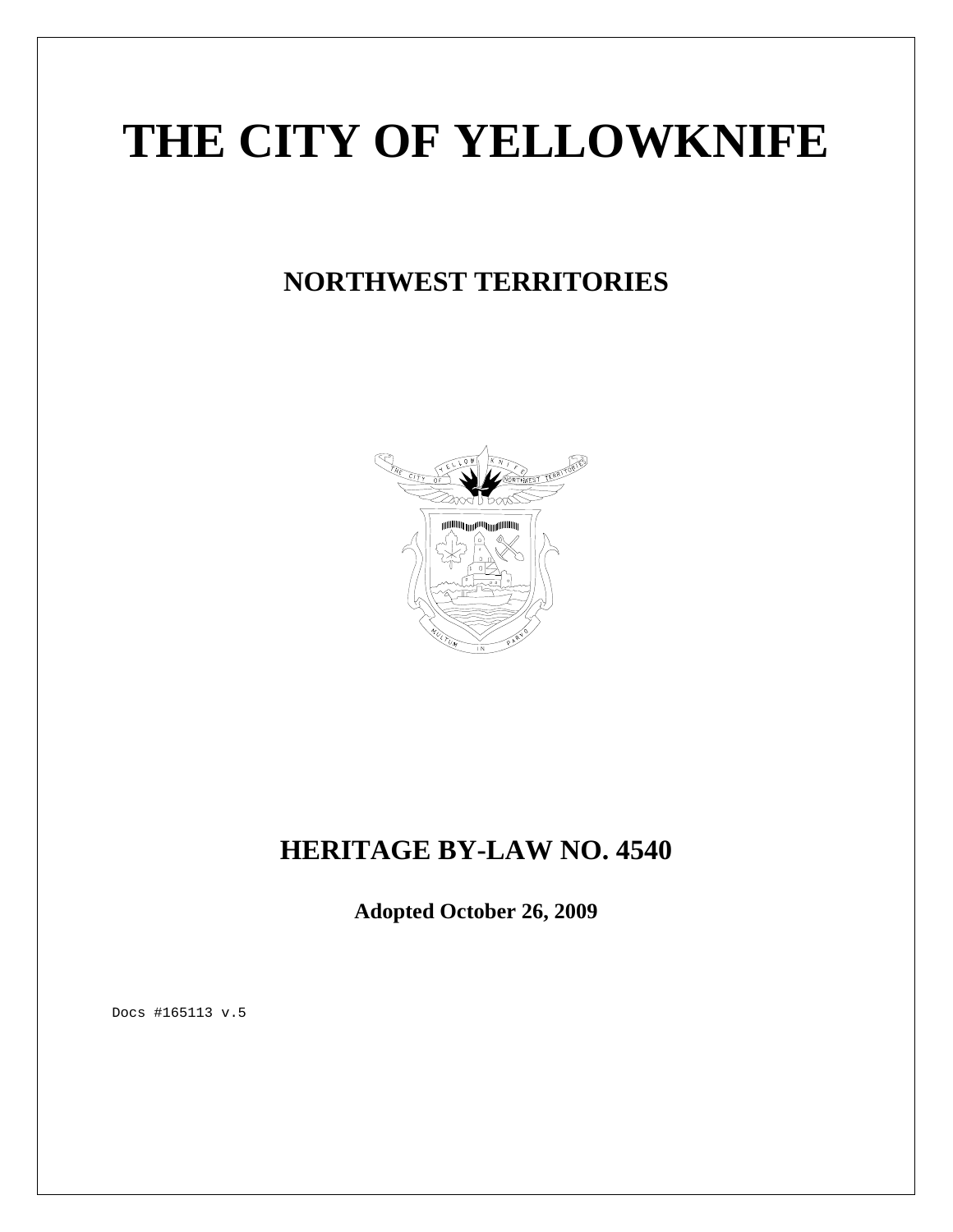#### **CITY OF YELLOWKNIFE BY-LAW NO. 4540**

A BY-LAW of the Municipal Corporation of the City of Yellowknife in the Northwest Territories, to repeal and replace By-law No. 3445, a by-law to provide for the protection of heritage resources.

PURSUANT TO the provisions of the *Planning Act* and the *Cities, Towns and Villages Act*;

WHEREAS the Council of the Municipal Corporation of the City of Yellowknife adopted a Policy for the Preservation and Development of Yellowknife's Heritage Resources, by resolution on July 27, 1987;

AND WHEREAS the Council has adopted a General Plan which identifies:

objectives under Section 1.1.2, specifically,

Objective 7 for 'A Culturally Sensitive and Heritage Resource Ethic' which states that there will be a recognition of place, building, works and bodies of water as public heritage resources because of their prehistoric, historic, cultural, natural or aesthetic value.

policies for Heritage and Culture under Section 1.2.9, specifically,

Policy 2 which states that facilities and spaces of significant cultural value that contribute to heritage preservation, tourism development and economic development will be protected.

Policy 3 which states that methods of facilitating and funding the preservation of heritage resources in the community will be investigated.

Policy 5 which states that the City will recognize and respect the importance of place, building, works and bodies of water as public heritage resources due to their cultural, natural and aesthetic value.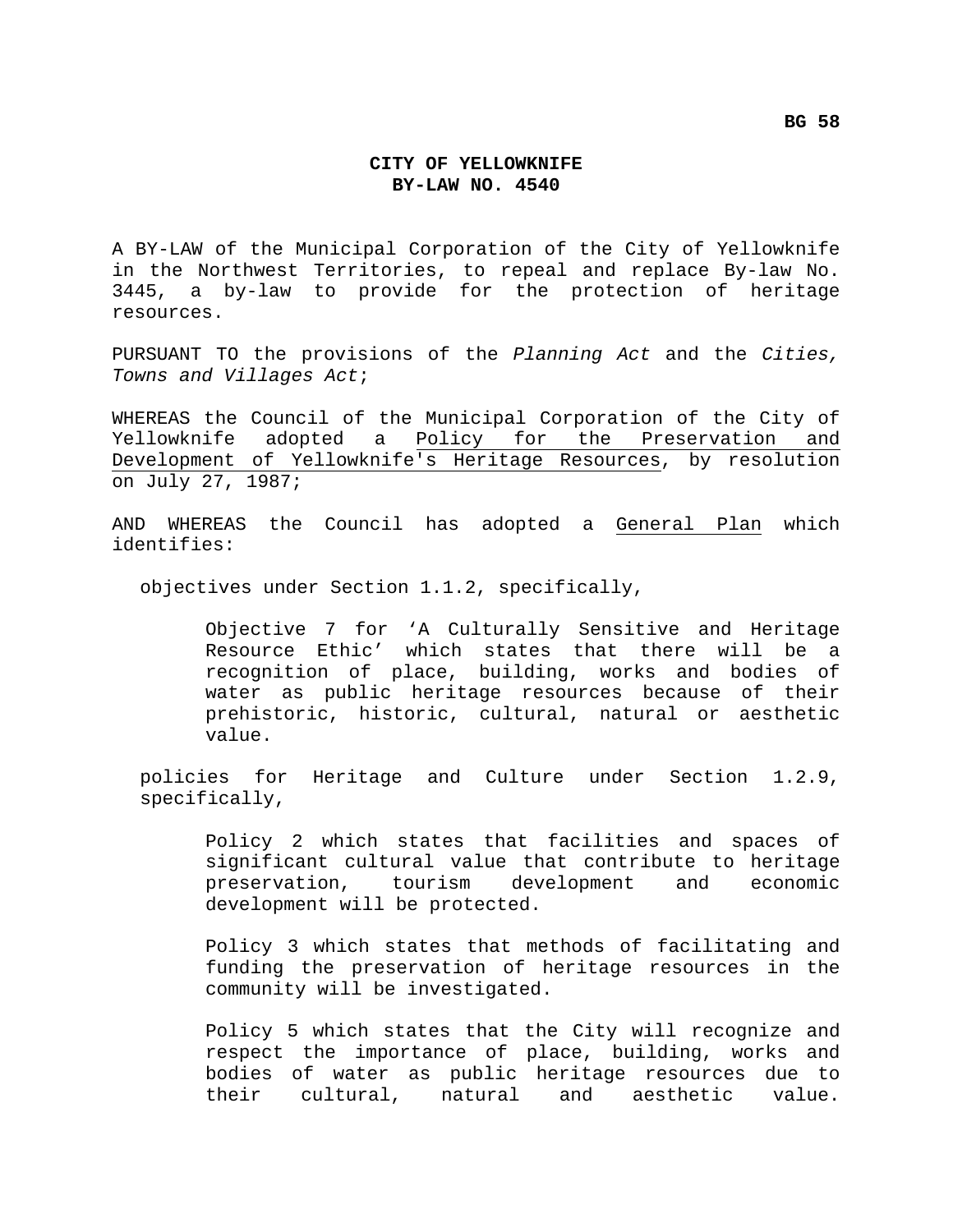#### **By-law No. 4540 Bg 58 Bg 58 Page 2**

specific proposals for Heritage and Culture under Section 1.2.9, specifically,

Proposal 1 for Design Guidelines which states that the City will investigate opportunities for heritage design guidelines for developers that will facilitate improved design.

Proposal 3 for a Heritage Resource Inventory and Plan which states that the City, in partnership with First Nations and stakeholders, will complete an inventory of significant heritage structures and sites and examine ways and means of assisting developers and the City in the recognition and protection of these resources.

NOW, THEREFORE, THE COUNCIL OF THE MUNICIPAL CORPORATION OF THE CITY OF YELLOWKNIFE, in regular sessions duly assembled, hereby enacts as follows:

#### **SECTION 1: ENACTMENT AND INTERPRETATION**

#### **1.1 Short Title**

This by-law shall be known as the "*Heritage By-law*".

#### **1.2 Purpose**

The purpose of this by-law is to regulate the recognition, designation, and restoration of Heritage Resources within the City of Yellowknife in a manner that is consistent with the objectives and policies of the current General Plan.

#### **1.3 Application**

The provisions of this by-law apply to land, buildings, and structures within the municipal boundary of the City of Yellowknife.

#### **1.4 Interpretation**

(1) Words used in the present tense include the other tenses and derivative forms. Words in the singular include the plural and vice versa. Words have the same meaning whether they are capitalized or not.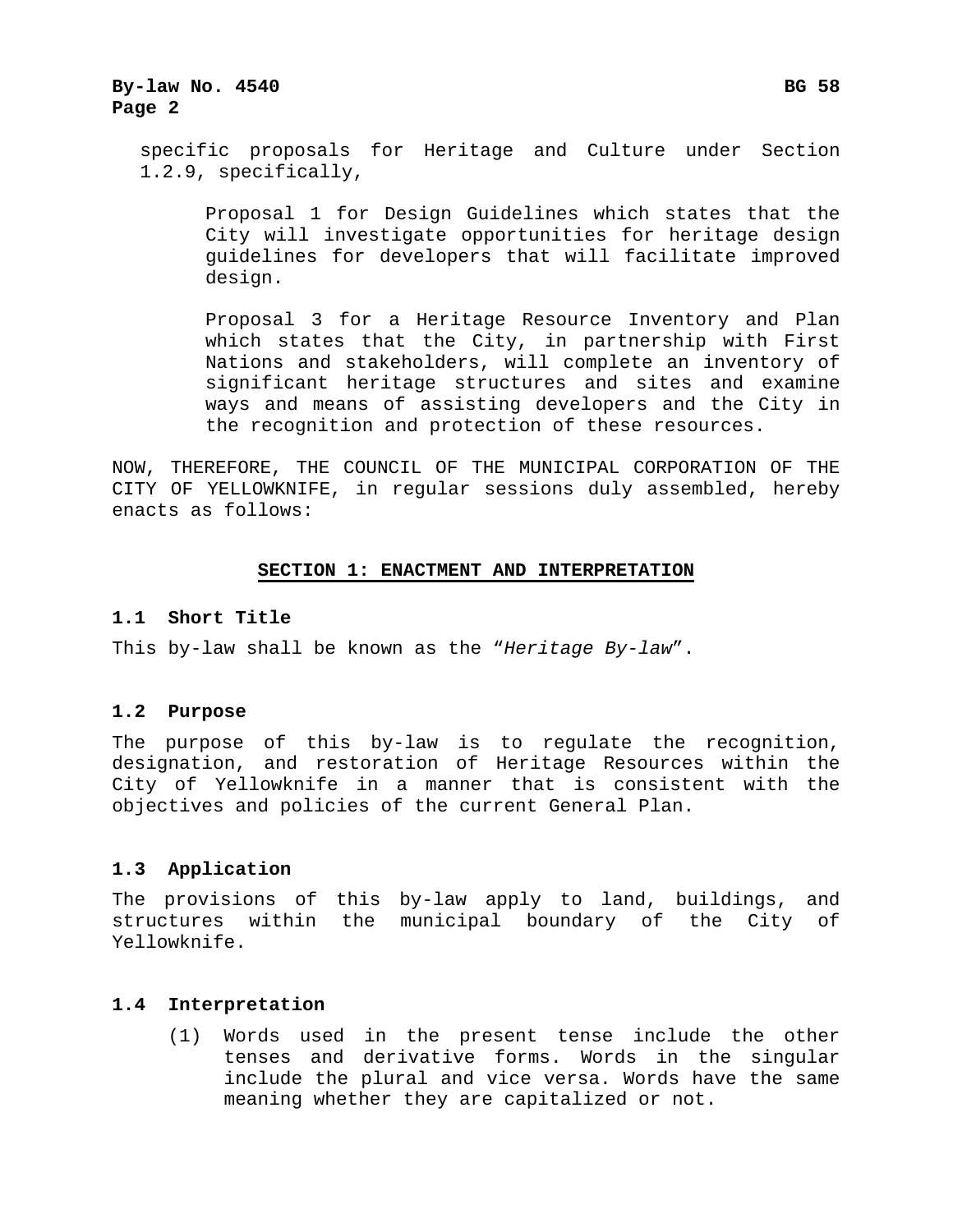- (2) The words *shall* and *must* require mandatory compliance.
- (3) Words, phrases and terms not defined in this part may be given their definition in the *Planning Act*. Other words shall be given their usual and customary meaning.

#### **1.5 Site Identification**

The Heritage Resource proposed for recognition, designation, or restoration may be identified by civic address, by lot, by metes and bounds, or by such other means as the Planning and Lands Division considers sufficient to provide notice of the boundaries of the place, district, building or work to be recognized, designated, or restored.

#### **1.6 Definitions**

In this By-law:

- "Administration" means any person employed by the City and designated by Council to act and make decisions on behalf of the City;
- "Alteration" means construction, modification, repair, renovation, or excavation, and also includes the installation of any permanent sign, advertisement, hoarding or wall, but shall not include restoration;
- "Building Inspector" means an employee of the City employed to administer the provisions of the Building By-law, the provisions of the National Building Code and their equivalents, and other by-laws concerning building control;
- "City" means the Municipal Corporation of the City of Yellowknife;
- "City Heritage Committee" means the City Heritage Committee appointed by Council;

"Council" means the Council of the City;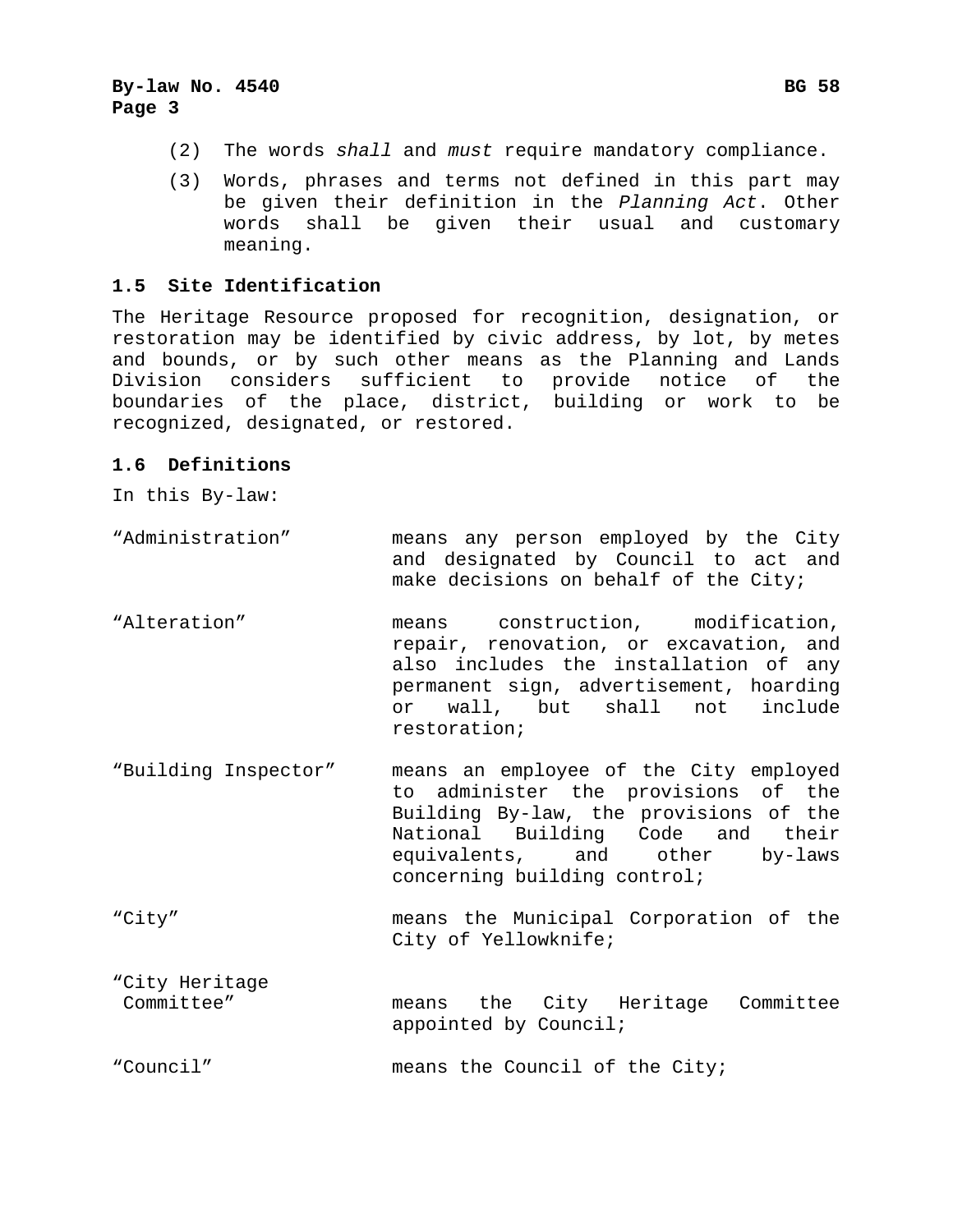#### **By-law No. 4540 Bg 58 Bg 58 Page 4**

- "Development Officer" means a Development Officer of the City; "Designated Heritage Resource" means any Heritage Resource that is designated by a by-law of Council; "Development Permit" means a document authorizing development issued pursuant to the current Zoning By-law; "Evaluation Package" means a package comprised of a completed Form H – 'Application for
- Heritage Recognition or Designation', supporting information from applicant, blank criteria scoring worksheet, and Administration's review of applicable municipal by-laws, studies, or motions in the context of the Heritage Resource.
- "Heritage Resource" means a place, building, structure, or work which may be of interest because of their prehistoric, historic, cultural, natural or aesthetic value, and whether or not designated as such under this by-law;
- "Owner" means the person(s) or entity who owns the Heritage Resource;
- "Planning and Lands" means the Planning and Development Department of the City of Yellowknife;
- "Recognized Heritage Resource" means any Heritage Resource that is not designated by a by-law of Council but is acknowledged as 'Recognized' through a motion of the Heritage Committee.
- "Resource Plan" means a plan of how the applicant intends to complete the proposed restoration project and shall include a budget, timelines, supplies, labour, any in-kind services, etc.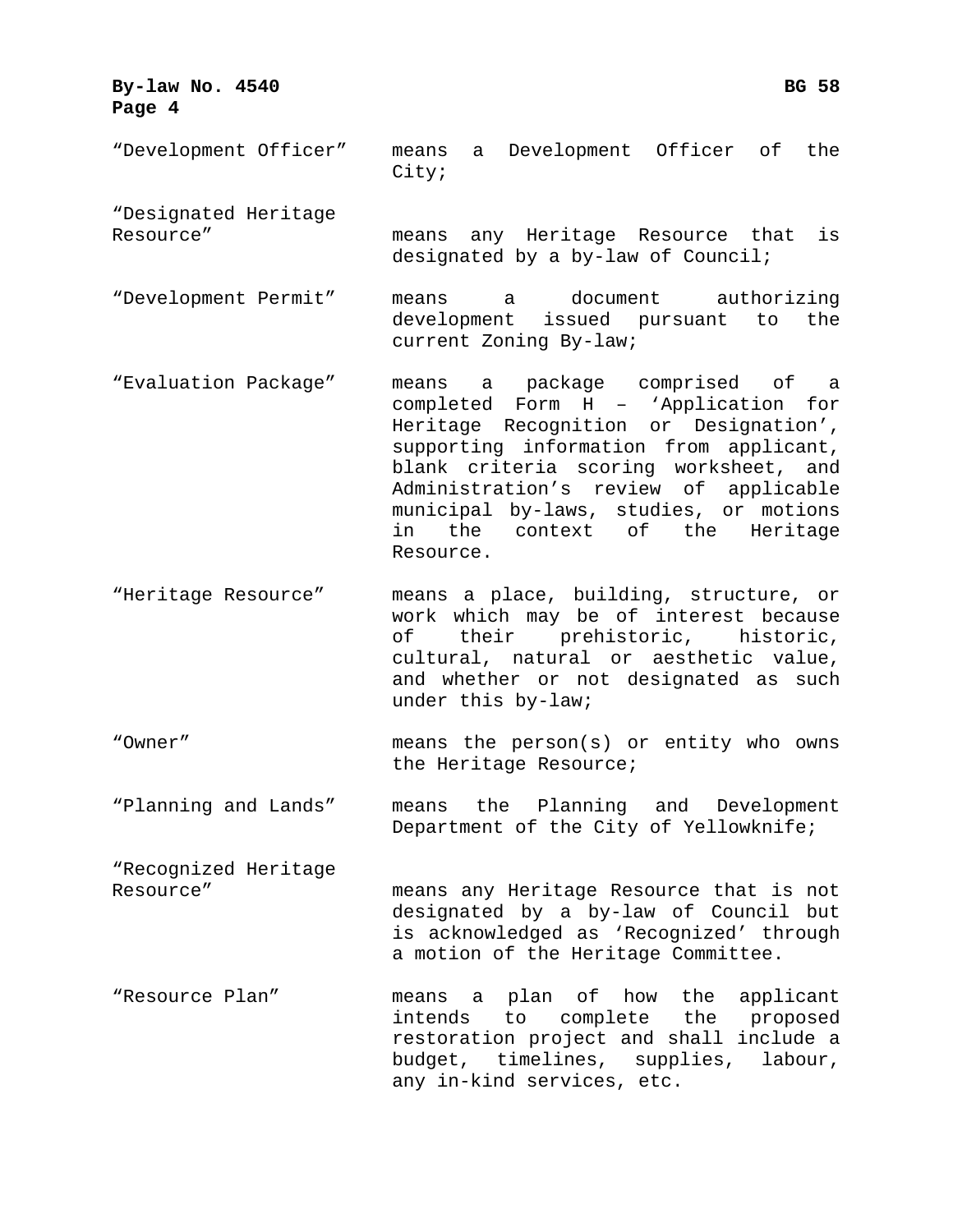"Restoration" means the action or process of protecting, maintaining and stabilizing the existing materials, form and integrity of a Designated Heritage Resource only, while protecting its heritage value;

> achieving a continuing or compatible contemporary use of a Heritage Resource or of an individual component, through repair, alterations and additions, while protecting its heritage value;

> accurately revealing, recovering or representing the state of a Heritage Resource or of an individual component, as it appeared at a particular period in its history, while protecting its heritage value.

#### **SECTION 2: RECOGNITION AND DESIGNATION OF HERITAGE RESOURCES**

#### **2.1 Application for Recognition or Designation**

- (1) A proposal for a Heritage Resource to be Recognized or Designated must be made through application in Form H – 'Application for Heritage Recognition or Designation' which must be submitted to the Planning and Lands Division.
- (2) There shall be no application fee.
- (3) Any request for a Heritage Resource Designation must include authorization from the registered owner.
- (4) The owner shall not have to provide permission for an application seeking Recognition of a Heritage Resource.
- (5) The City shall not initiate the application review until a completed application is received.
- (6) In addition to the criteria identified herein and on Form H, the following information must be provided with the application package:
	- (a) site plan showing subject property and adjacent properties;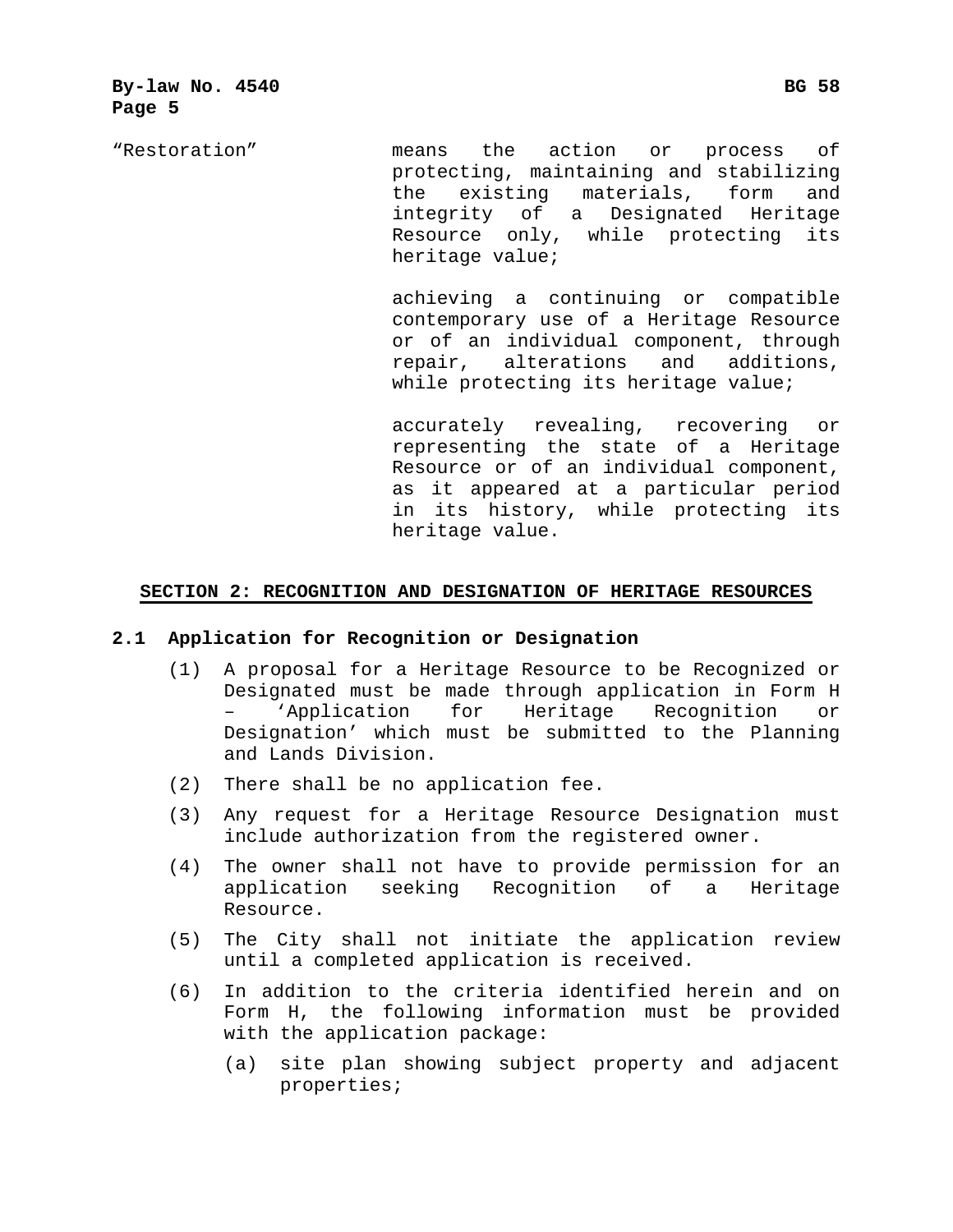- (b) pictures of the Heritage Resource taken within the previous 12 months; and
- (c) supporting information as desired including, but not limited to, old pictures and written accounts from members of the public.

#### **2.2 Evaluation, Recognition and Designation Process**

- (1) Upon receipt of a complete 'Application for Heritage Recognition or Designation', Administration shall, within 10 days, review the application in relation to any applicable municipal by-laws, studies or motions and provide this review to the Heritage Committee in the Evaluation Package.
- (2) Administration shall submit to the Heritage Committee, ten business days in advance of either a regularly scheduled or special meeting, an Evaluation Package.
- (3) After Administration has completed a review of the application, within 10 business days, refer the application for consideration at the next regularly scheduled or special meeting of the Heritage Committee.
- (4) Upon receipt of the application from Administration, the Heritage Committee may, at its meeting, defer consideration of the application,
	- (a) until its next meeting, in the absence of quorum; or,
	- (b) until such time as the Heritage Committee is satisfied that the information provided to it within the application(s) is adequate for it to make an informed recommendation consistent with the purpose of this by-law, where the Heritage Committee is not so satisfied at the time of receipt of the application(s).
- (5) The Heritage Committee shall review the application using the criteria as herein described and scoring system as described in Schedule A attached to and forming part of this by-law.
- (6) The Heritage Committee shall complete the review of the Evaluation Package and prepare a recommendation to Administration by the end of the next regularly scheduled or special meeting.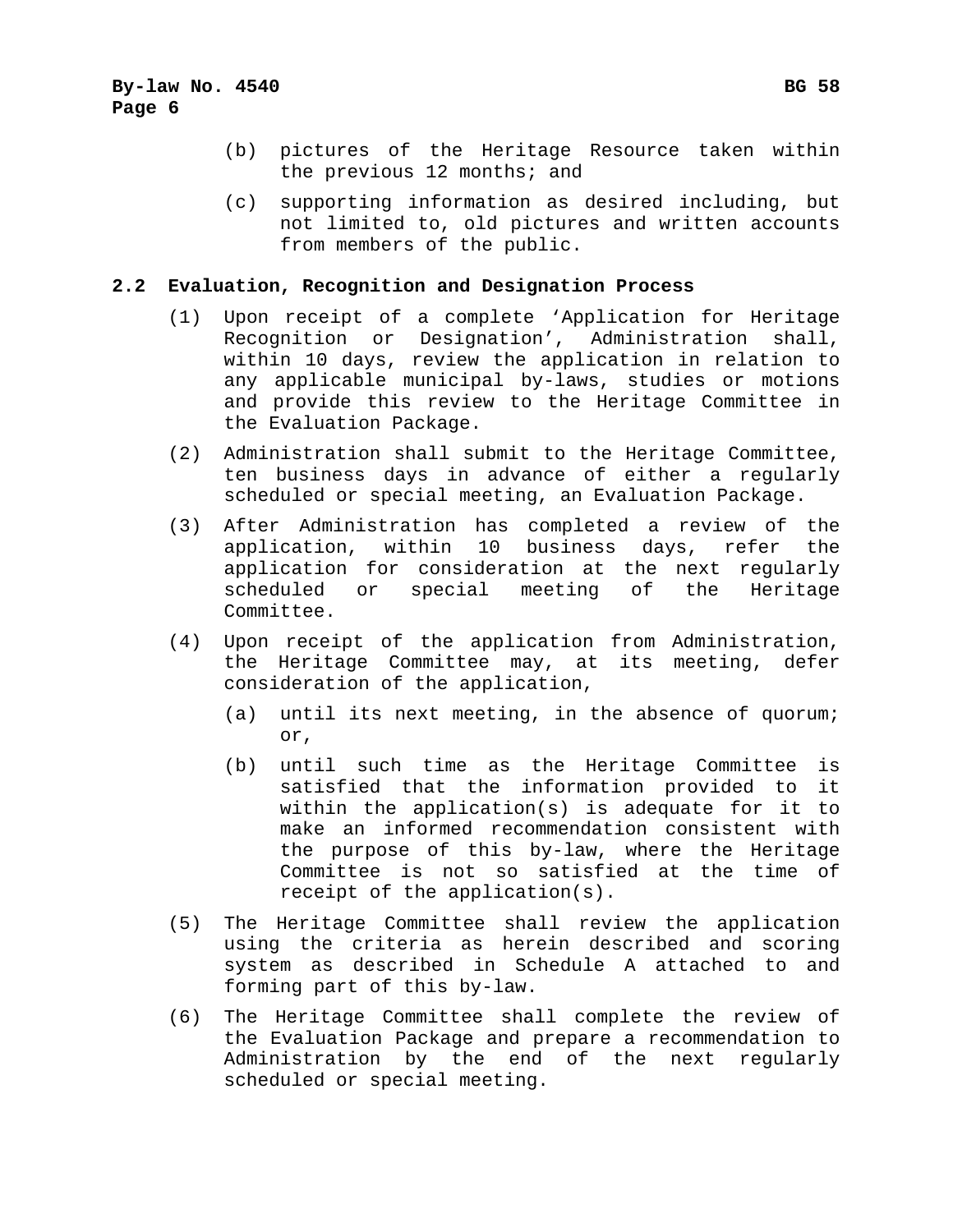- (7) If a Heritage Resource is recommended for Designation by the Heritage Committee, Administration shall present the designation by-law for Council consideration.
- (8) If Council does not designate the Heritage Resource as recommended by the Heritage Committee, the Heritage Resource shall be classified as 'Recognized'.

#### **2.3 Criteria**

The following components form the basis for evaluating a Heritage Resource for Recognition or Designation. Each component gives a range of criteria that a Heritage Resource may, or may not, meet. It is important to note that the Heritage Resource does not have to meet all the criteria to be Recognized or Designated. Rather, the Heritage Resource shall be classified as 'Not Recognized, 'Recognized', or 'Designated' based on the scoring system as described in Schedule A attached to and forming part of this by-law.

#### **(1) Architectural History**

One or more of the following criteria shall apply only to any proposed Heritage Resource which is a building or structure and these criteria shall be evaluated in the context of the building or structure's attributes including, but not limited to, massing, proportion, scale, layout, material detailing, colour, texture, fenestration, ornamentation or artwork:

- (a) The Heritage Resource is a notable example of any builder or architect's work;
- (b) The Heritage Resource has potential for illustrating Yellowknife's heritage to a degree such that it will be possible for a visitor to gain an understanding of the architecture or history with which it is associated;
- (c) The Heritage Resource is significant because of the original materials and workmanship remaining;
- (d) The Heritage Resource is a rare, unique, representative or early example of a style, type, expression, material, or construction method;
- (e) The Heritage Resource displays a high degree of craftsmanship or artistic merit;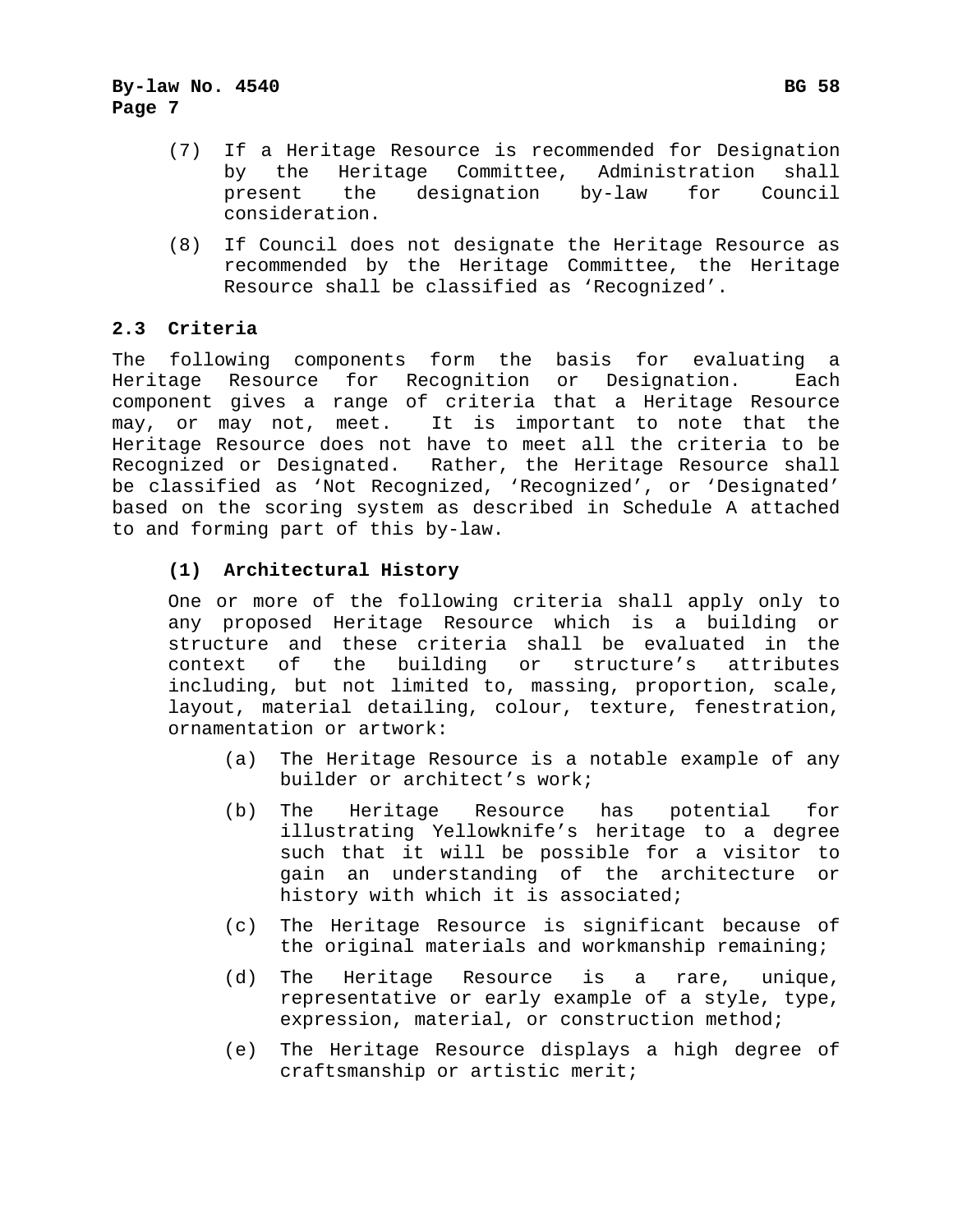- (f) The Heritage Resource demonstrates a high degree of technical or scientific achievement;
- (g) The Heritage Resource embodies characteristics of an architectural type valuable for the study of a style or a method of construction significant to its period, Yellowknife, or the Northwest Territories.

#### **(2) Context**

One or more of the following criteria shall apply to any type of Heritage Resource and these criteria shall be evaluated in the context of the Heritage Resource's historical relationship between its site and immediate environment:

- (a) There is a notable and historical relationship between the Heritage Resource's site and the street, waterfront, view or other geographic features which were a part of the building's original function;
- (b) The Heritage Resource is important in defining, maintaining or supporting the character of an area;
- (c) The Heritage Resource is physically, functionally, visually or historically linked to its surroundings;
- (d) The Heritage Resource's continuity and compatibility with adjacent and surrounding buildings, land use, and the building's visual contribution to a group of similar buildings is historically important;
- (e) The Heritage Resource has a visual or symbolic importance as a local landmark.

#### **(3) Cultural History**

One or more of the following criteria shall apply to any Heritage Resource and these criteria shall be evaluated in the context of the Heritage Resource's cultural history:

(a) The Heritage Resource has an association with a person, group, or institution with historical significance to Yellowknife which may include a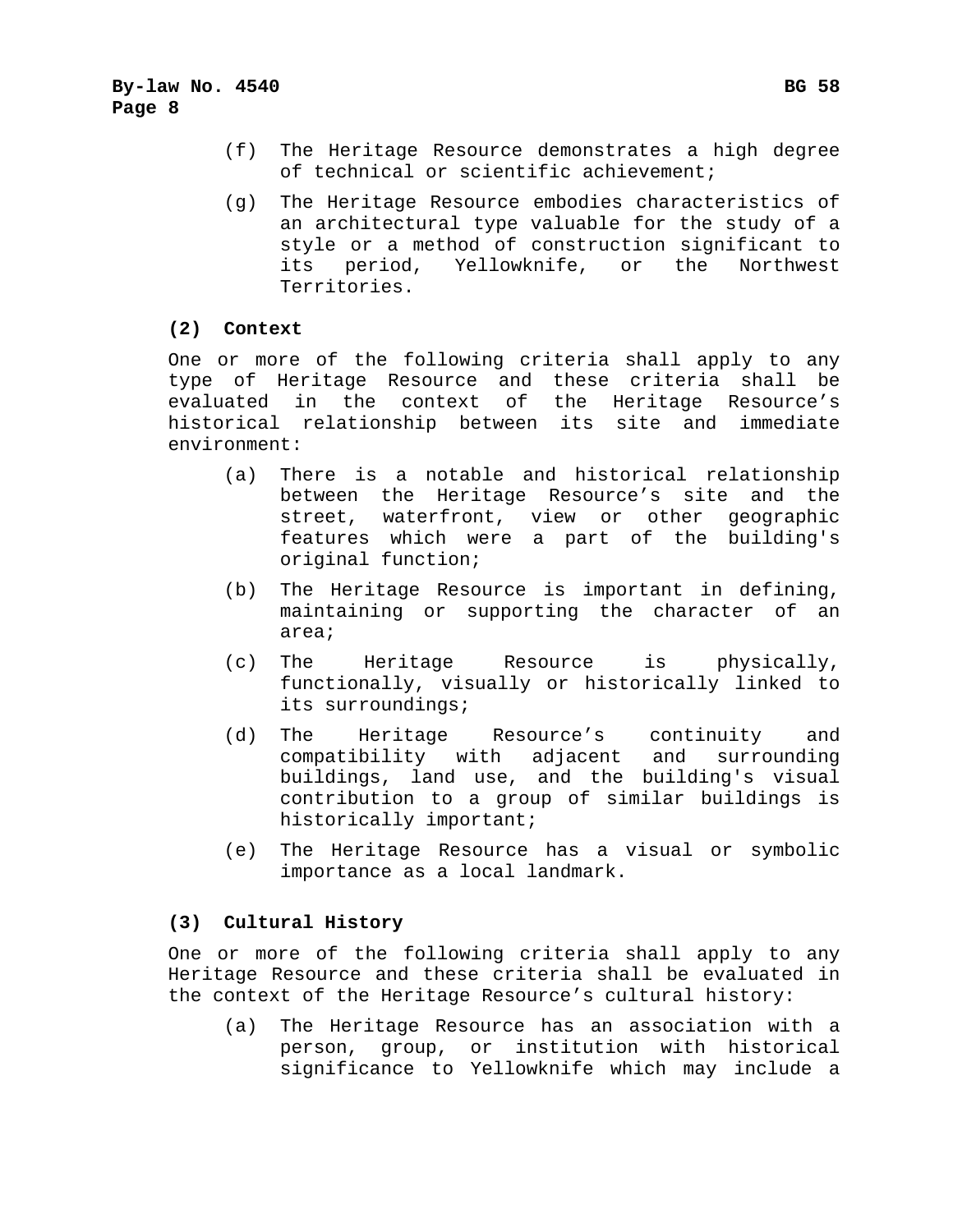well-known pioneer, an organization or business, or distinct group of people;

- (b) The Heritage Resource has an association with an event or activity of historical significance to Yellowknife which may be a unique event or a recurring event;
- (c) The Heritage Resource has a direct association with a theme, event, belief, person, activity, organization or institution that is significant to Yellowknife;
- (d) The Heritage Resource yields, or has the potential to yield, information that contributes to an understanding of Yellowknife or local Aboriginal groups;
- (e) The Heritage Resource demonstrates or reflects the work or ideas of an architect, artist, builder, designer or theorist who is significant to Yellowknife;
- (f) The Heritage Resource is associated with broad patterns of local area or civic history including ecological, social, political, economic or geographic change.

#### **(4) Usability and Utilization**

One or more of the following criteria shall apply only to any proposed Heritage Resource which is a building or structure and these criteria shall be evaluated in the context of how the Heritage Resource is currently being used, how it meets City of Yellowknife regulations, and what the end use of the Heritage Resource will be:

- (a) The Heritage Resource meets current building and fire codes;
- (b) The Heritage Resource meets the current Zoning By-law requirements;
- (c) The Heritage Resource has the potential, with modifications, to meet the requirements of the current Zoning and Building By-laws;
- (d) The Heritage Resource is currently occupied and used for residential or commercial purposes;
- (e) The Heritage Resource has an end use which is economically viable.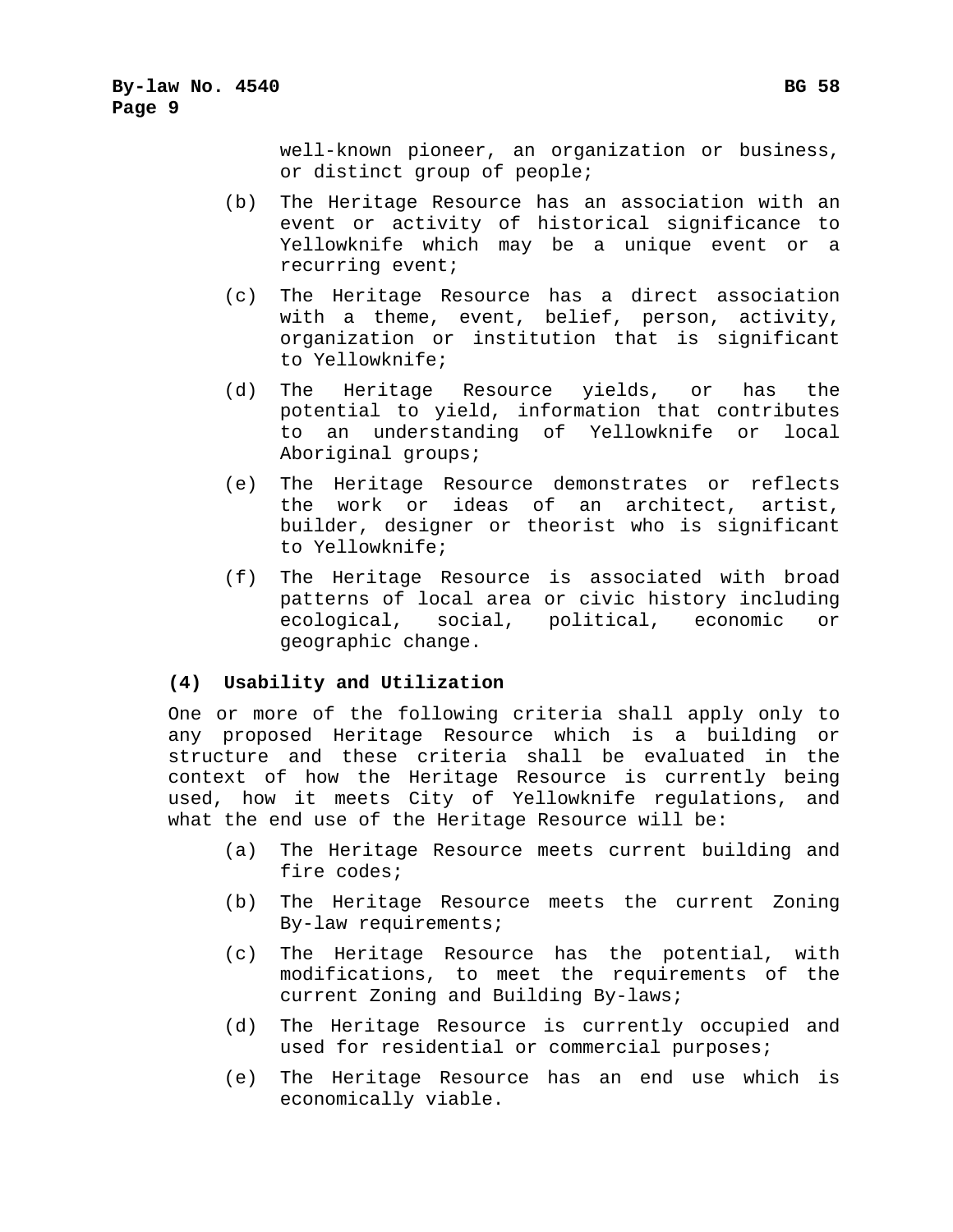#### **(5) Integrity**

One or more of the following criteria shall apply only to any proposed Heritage Resource which is a building or structure and these criteria shall be evaluated in the context of the historical integrity of the Heritage Resource and the degree of alteration the Heritage Resource has sustained since its original construction or implementation:

- (a) The extent and the impact of the changes and restorations which include alterations that have occurred to the Heritage Resource over time including, but not limited to, style, design and construction;
- (b) The structural integrity of the Heritage Resource, including the interior and exterior, and the site;
- (c) The location of the Heritage Resource in relation to its original site.

#### **SECTION 3: HERITAGE RESOURCE INVENTORY**

#### **3.1 Heritage Resource Inventory Maintenance**

- (1) The City Clerk shall maintain all by-laws for Designated Heritage Resources, which shall be considered to form part of this by-law and the current Zoning By-law.
- (2) Administration shall maintain a list called the 'Heritage Resource Inventory' of all Recognized and Designated Heritage Resources.
- (3) The Heritage Resource Inventory shall be updated on an ongoing basis as required.
- (4) The Heritage Resource Inventory shall clearly indicate the status of each Heritage Resource as 'Recognized' or 'Designated'.
- (5) The Heritage Resource Inventory shall log all alterations or restoration of a Heritage Resource.
- (6) The Heritage Resource Inventory shall be available to the public.
- (7) Council may, by by-law, designate all or any 'Recognized' Heritage Resources in the Heritage Resource Inventory as 'Designated' based on the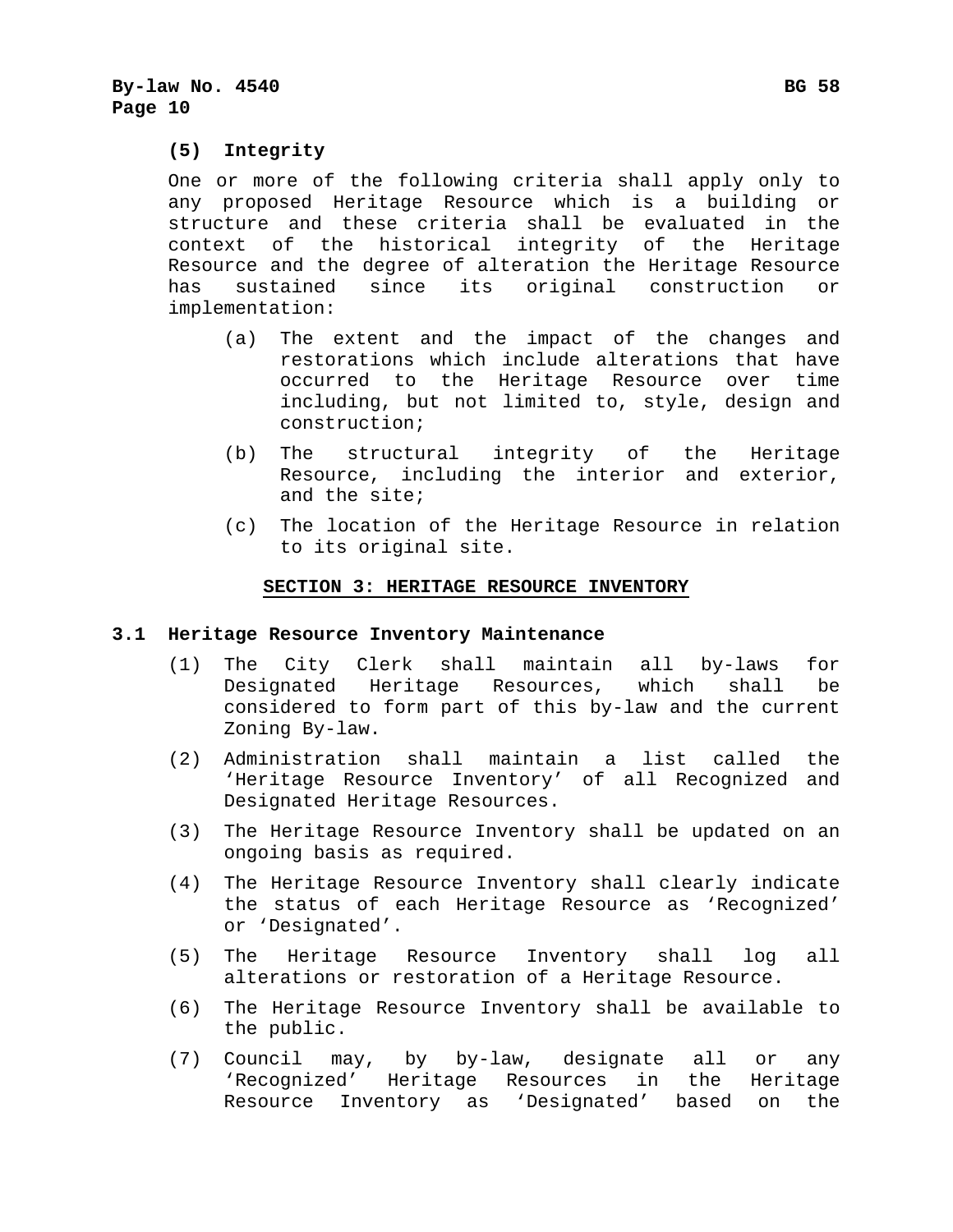criteria established herein and the scoring system attached in Schedule A.

#### **3.2 Changes to and Removal from the Heritage Resource Inventory**

- (1) If an owner wishes to remove the classification of 'Designated' Heritage Resource from their property, they shall submit a request to Administration who shall present the matter to Council for consideration.
- (2) The Heritage Committee may, by motion, remove from the Heritage Resource Inventory any Recognized Heritage Resource which it considers to have lost its value as a Heritage Resource.
- (3) Council may, by by-law, change the classification of a Designated Heritage Resource to 'Recognized' upon request from the owner or for those Heritage Resources which it considers to have diminished value as a Heritage Resource.
- (4) Council may, by by-law, remove from the Heritage Resource Inventory any Designated Heritage Resource which it considers to have lost its value as a Heritage Resource.

#### **SECTION 4: HERITAGE RESOURCE RESTORATION CRITERIA**

#### **4.1 Application for Restoration**

- (1) Regardless of any other municipal permits required, a proposal for a Designated Heritage Resource to undergo restoration must be made through application in Form R – 'Application for Heritage Resource Restoration' which must be submitted to the Planning and Lands Division. In addition to Form R, the review shall be based on the criteria herein.
- (2) There shall be no application fee.
- (3) All applications for restoration shall be accompanied by a Development and Building Permit as required by the Zoning and Building By-laws.
- (4) The property owner, or agent of the property owner, shall submit information describing the restoration and any other information as required by the Planning and Lands Division.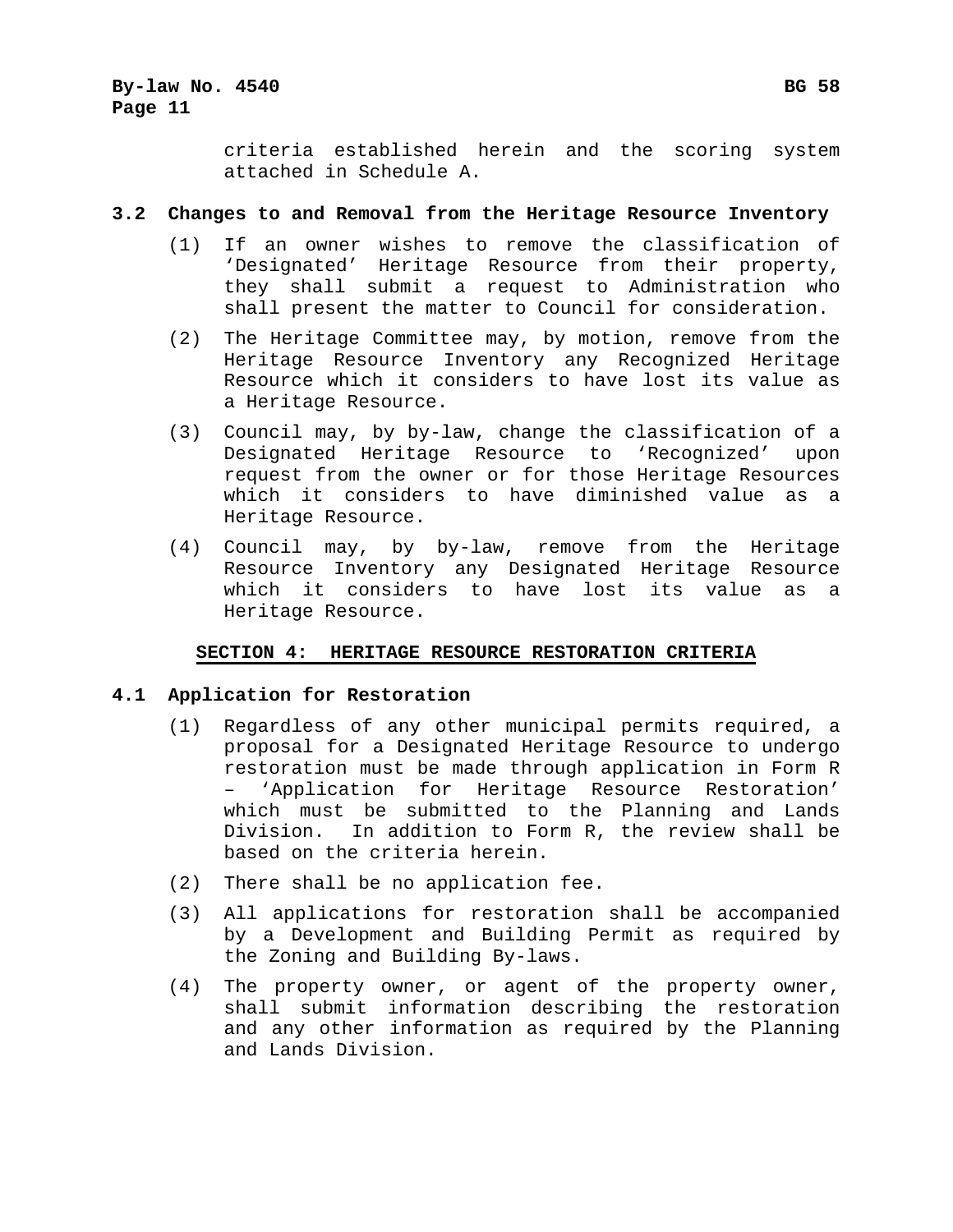#### **By-law No. 4540 Bg 58 Bg 58 Page 12**

- (5) Review of the application shall not be initiated by the City until such time that permission from the owner of the Designated Heritage Resource is granted.
- (6) The applicant must address each criterion as described herein and outlined on Form R.
- (7) In addition to the restoration criteria identified herein and on Form R, the following information must be provided with the application package:
	- (a) Proof that the Heritage Resource is either Designated (by-law number) or Recognized (motion number); and
	- (b) A resource plan.

#### **4.2 Evaluation and Restoration Approval Process**

- (1) Upon receipt of a complete application, the Planning and Lands Division shall, within 10 days, review the application for conformance to relevant municipal bylaws, studies and motions using the criteria herein.
- (2) After the Planning and Lands Division has completed a review of the application, within 10 business days, the Planning and Lands Division shall refer the application for consideration at the next regularly scheduled or special meeting of the Heritage Committee.
- (3) The referred application to the Committee shall include a recommendation to the Heritage Committee as to whether the Restoration Application should be approved in full or in part based on the outcome of the assessment criteria in Form R.
- (4) Upon receipt of the application from Administration, the Heritage Committee may, at its meeting, defer consideration of the application,
	- (a) until its next meeting, in the absence of quorum; or
	- (b) until such time as the Heritage Committee is satisfied that the information provided to it within the application is adequate for it to make an informed recommendation consistent with the purpose of this by-law, where the Heritage Committee is not so satisfied at the time of reception of the application.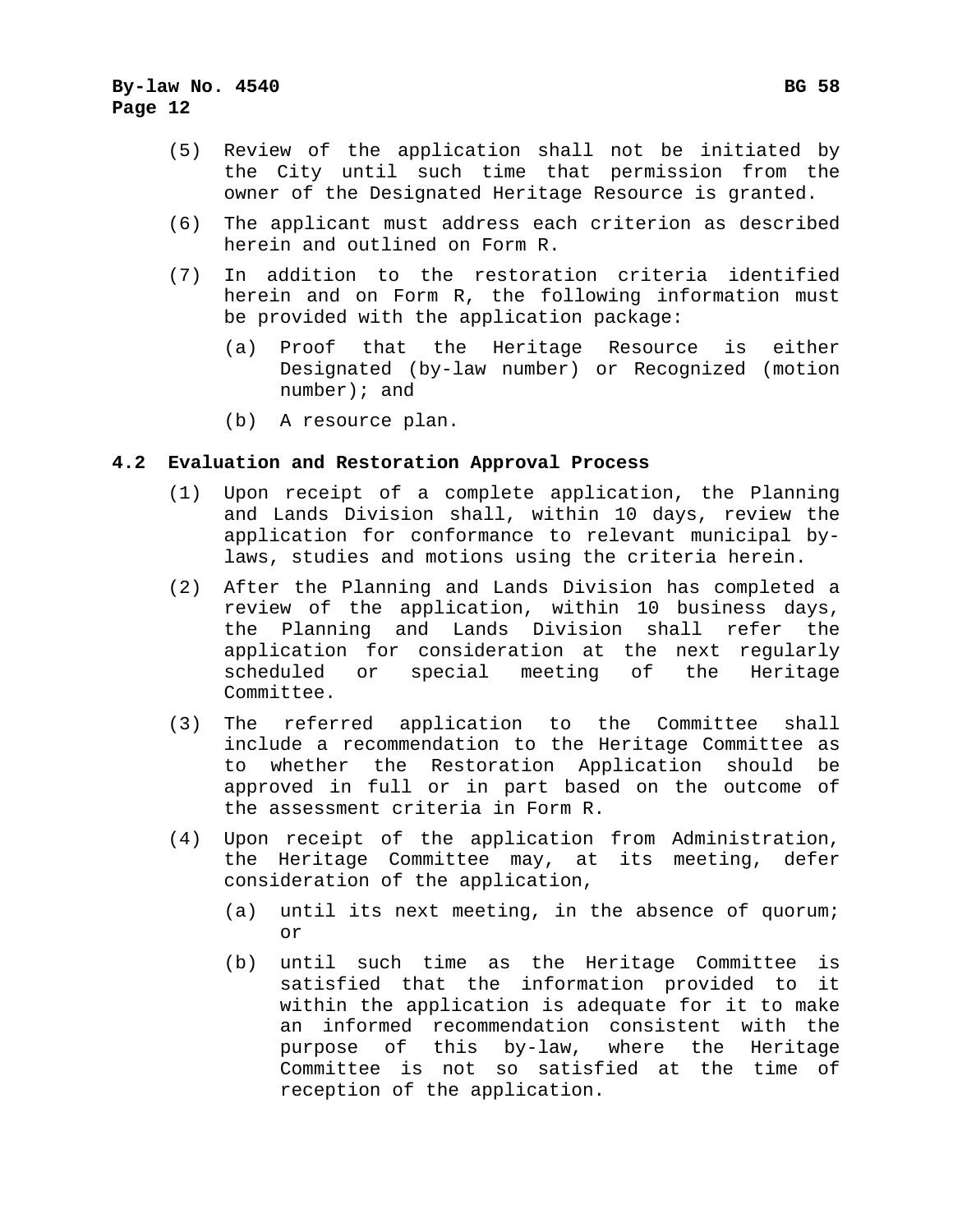#### **By-law No. 4540 Bg 58 Bg 58 Page 13**

- (5) Upon consideration of the application and recommendation of the Planning and Lands Division, the Committee shall provide direction to Administration:
	- (a) that the application be approved by Council; or,
	- (b) that the application be rejected.

#### **4.3 Criteria for Restoring Heritage Resources**

Each application for restoration must address the following restoration criteria.

- (1) Conserve the heritage value of the Heritage Resource by not removing, replacing, or substantially altering its intact or repairable character-defining elements. No part of the Heritage Resource shall be moved if its current location is a character-defining element.
- (2) Conserve changes to a Heritage Resource which, over time, have become character-defining elements in their own right.
- (3) Conserve heritage value by adopting an approach calling for minimal intervention.
- (4) Recognize each Heritage Resource as a physical record of its time, place and use. Do not create a false sense of historical development by adding elements from other historic places or other properties or by combining features of the same property that never coexisted.
- (5) Find a use for a Heritage Resource that requires minimal or no change to its character-defining elements.
- (6) Protect and, if necessary, stabilize a Heritage Resource until any subsequent intervention is undertaken. Protect and preserve archaeological resources in place. Where there is potential for disturbance of archaeological resources, take mitigation measures to limit damage and loss of information. Maintain consistency with any applicable territorial legislation for protection and preservation of a Heritage Resource or archaeological resource.
- (7) Evaluate the existing condition of character-defining elements to determine the appropriate intervention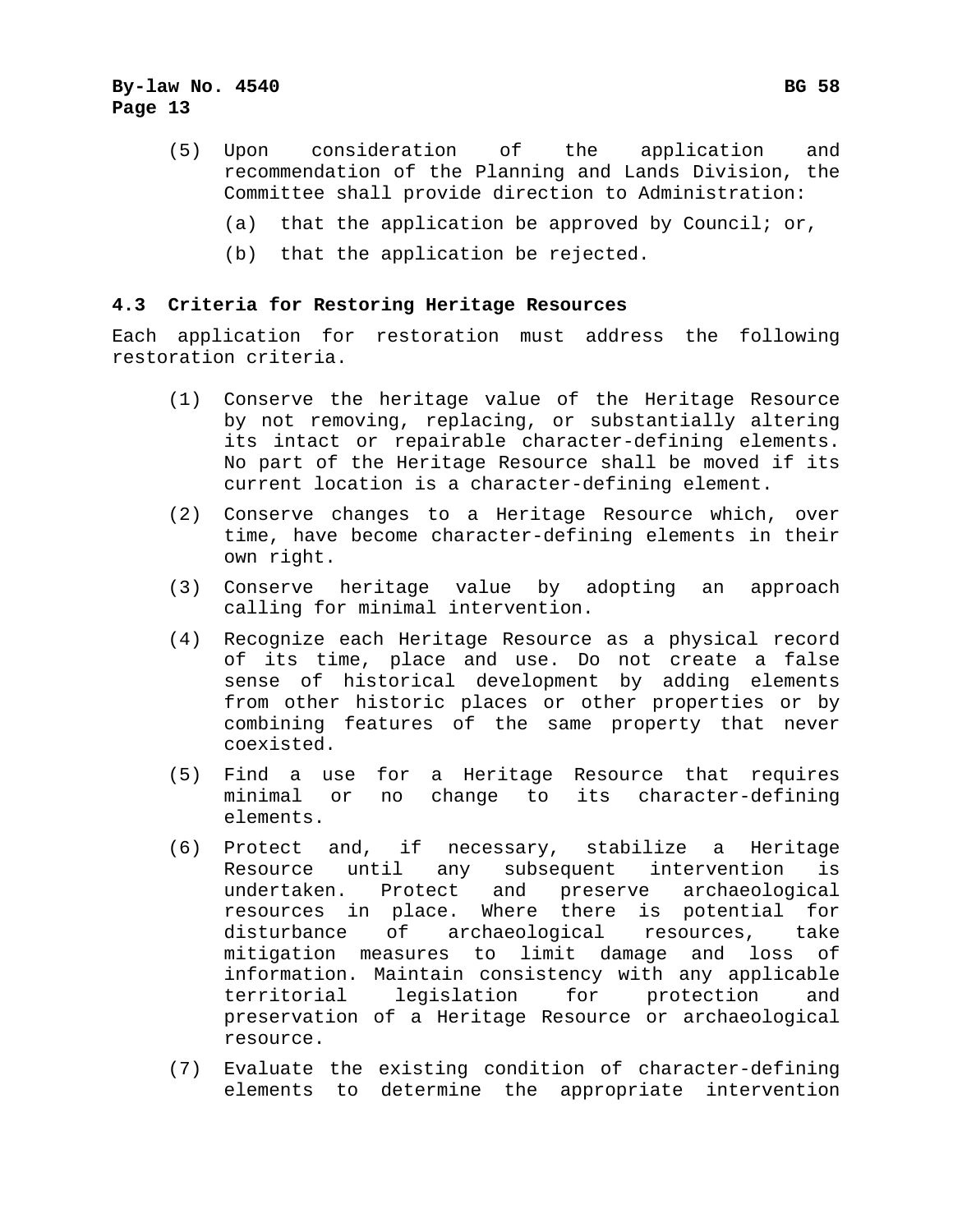needed. Use the gentlest means possible for any intervention. Respect heritage value when undertaking an intervention.

- (8) Maintain character-defining elements on an ongoing basis. Repair character-defining elements by reinforcing their materials using recognized conservation methods. Replace in-kind any extensively deteriorated or missing parts of character-defining elements, where there are surviving prototypes.
- (9) Make any intervention needed to preserve characterdefining elements physically and visually compatible with the Heritage Resource, and identifiable upon close inspection. Document any intervention for future reference.
- (10) Repair rather than replace character-defining elements. Where character-defining elements are too severely deteriorated to repair, and where sufficient physical evidence exists, replace them with new elements that match the forms, materials and detailing of sound versions of the same elements. Where there is insufficient physical evidence, make the form, material and detailing of the new elements compatible with the character of the Heritage Resource.
- (11) Conserve the heritage value and character-defining elements when creating any new additions to a Heritage Resource or any related new construction. Make the new work physically and visually compatible with, subordinate to and distinguishable from the Heritage Resource.
- (12) Create any new additions or related new construction so that the essential form and integrity of a Heritage Resource will not be impaired if the new work is removed in the future.
- (13) Replace missing features from the restoration period with new features whose forms, materials and detailing are based on sufficient physical, documentary and oral evidence.

#### **4.4 Financial Assistance**

The City shall provide financial assistance for restoration of a Designated Heritage Resource pursuant to Development Incentive Program By-law No. 4534.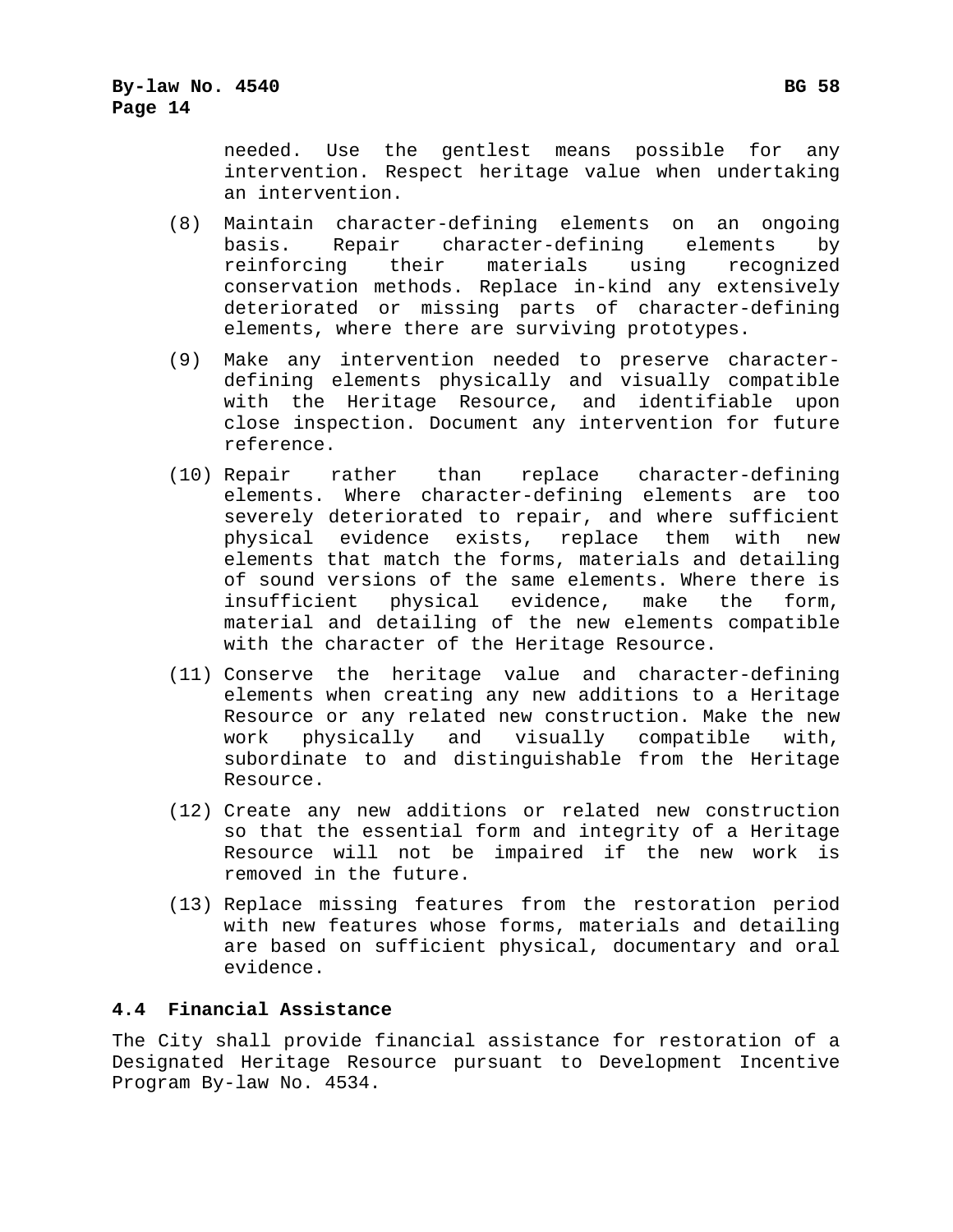#### **SECTION 5: ALTERATION OF A DESIGNATED HERITAGE RESOURCE**

The following regulations shall apply to all alterations and development affecting a Heritage Resource that are not considered as restoration as per this by-law.

#### **5.1 Alteration and Development of a Heritage Resource**

- (1) All alterations and development affecting a Designated Heritage Resource must be approved through a development or Building Permit issued under the current Zoning and Building By-laws.
- (2) Upon receipt of a complete development or Building Permit application, Administration, within 10 business days, shall complete a review of the application using the current Zoning and Building By-laws.
- (3) After Administration has completed a review of the application(s), Administration, within 10 business days, shall refer the application(s) for consideration at the next regularly scheduled or special meeting of the Heritage Committee.
- (4) Upon receipt of the application(s) from Administration, the Heritage Committee may, at its meeting, defer consideration of the application,
	- (a) until its next meeting, in the absence of quorum; or
	- (b) until such time as the Heritage Committee is satisfied that the information provided to it within the application(s) is adequate for it to make an informed recommendation consistent with the purpose of this by-law, where the Heritage Committee is not so satisfied at the time of receipt of the application(s).
- (5) Upon consideration of the application(s), the Committee may recommend:
	- (a) that the application be approved by the Development Officer;
	- (b) that the application be approved by the Development Officer, with amendments;
	- (c) that the application be approved by Council; or
	- (d) that the application be rejected.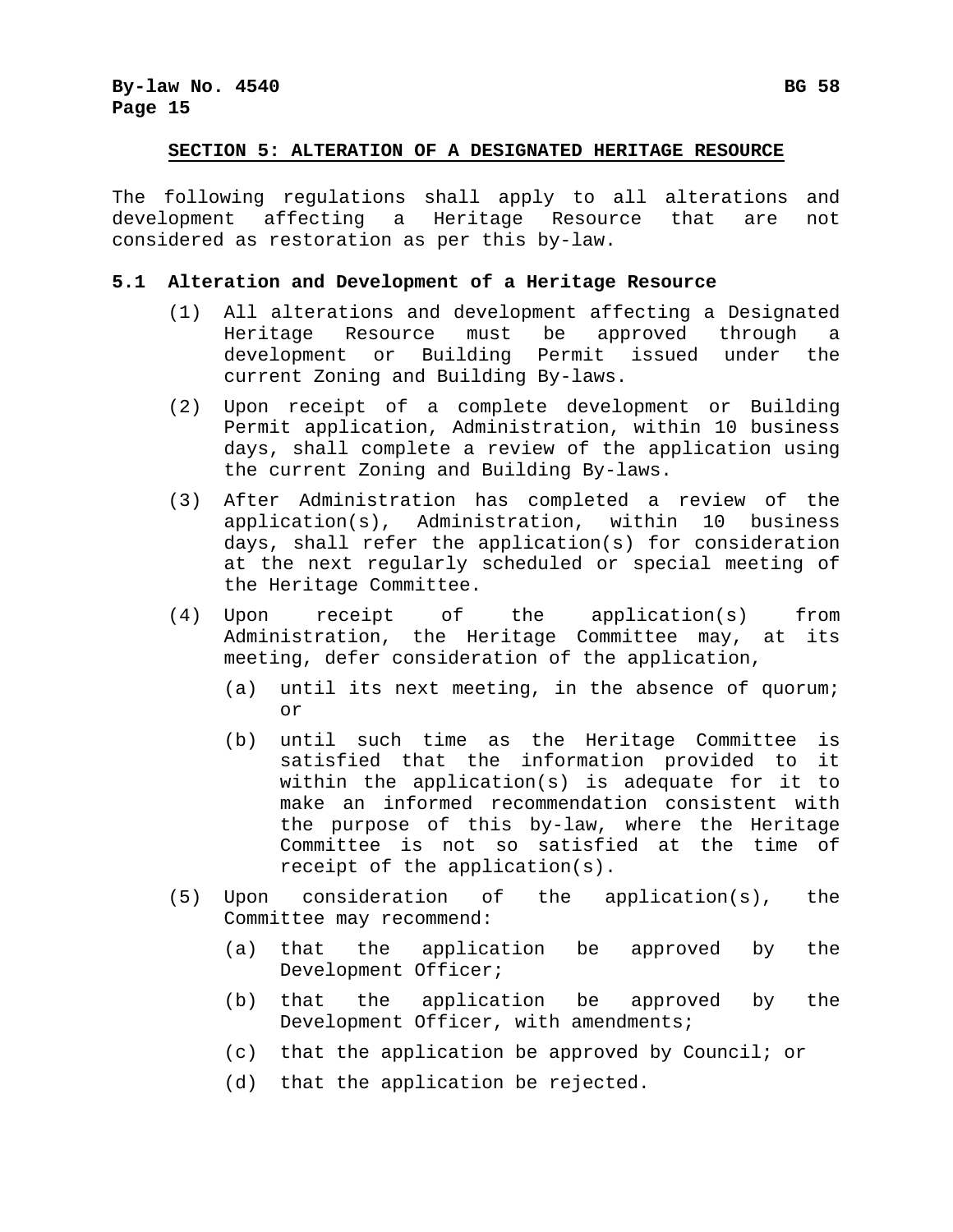#### **SECTION 6: AUTHORITY**

#### **6.1 Entry**

Council shall have power of themselves or through their employees or through the Heritage Committee to enter upon all lands and into any buildings or structures for the purpose of carrying out any of the provisions of this by-law and to determine whether any Heritage Resource may become Recognized or Designated provided, however, that entrance shall be on adequate notice delivered to the owner or occupant.

#### **6.2 Covenants**

Council may, by resolution, enter with owners into such restrictive covenants and easements as it considers conducive to the purpose of this by-law.

#### **6.3 Suspension or Cancellation of Permits**

- (1) Council may suspend or cancel any Development Permit issued under the current Zoning By-law or Building Permit issued under the current Building By-law, where it considers such action necessary to implement the purpose of this by-law.
- (2) The Development Officer, Building Inspector or Council, upon receipt of information that a Development Permit or Building Permit has been obtained by fraud and misrepresentation or that a development or alteration which has been issued a Development Permit or Building Permit is not being carried out or completed to the extent or in the manner originally approved, may suspend, or revoke the Development or Building Permit. Any Permit suspended may be reinstated once the reasons for the suspension are addressed to the satisfaction of the Development Officer, Building Inspector or Council.

#### **6.4 Enforcement**

Anyone undertaking development not in accordance with this bylaw shall be guilty of an offence and subject to enforcement action as per the Zoning By-law.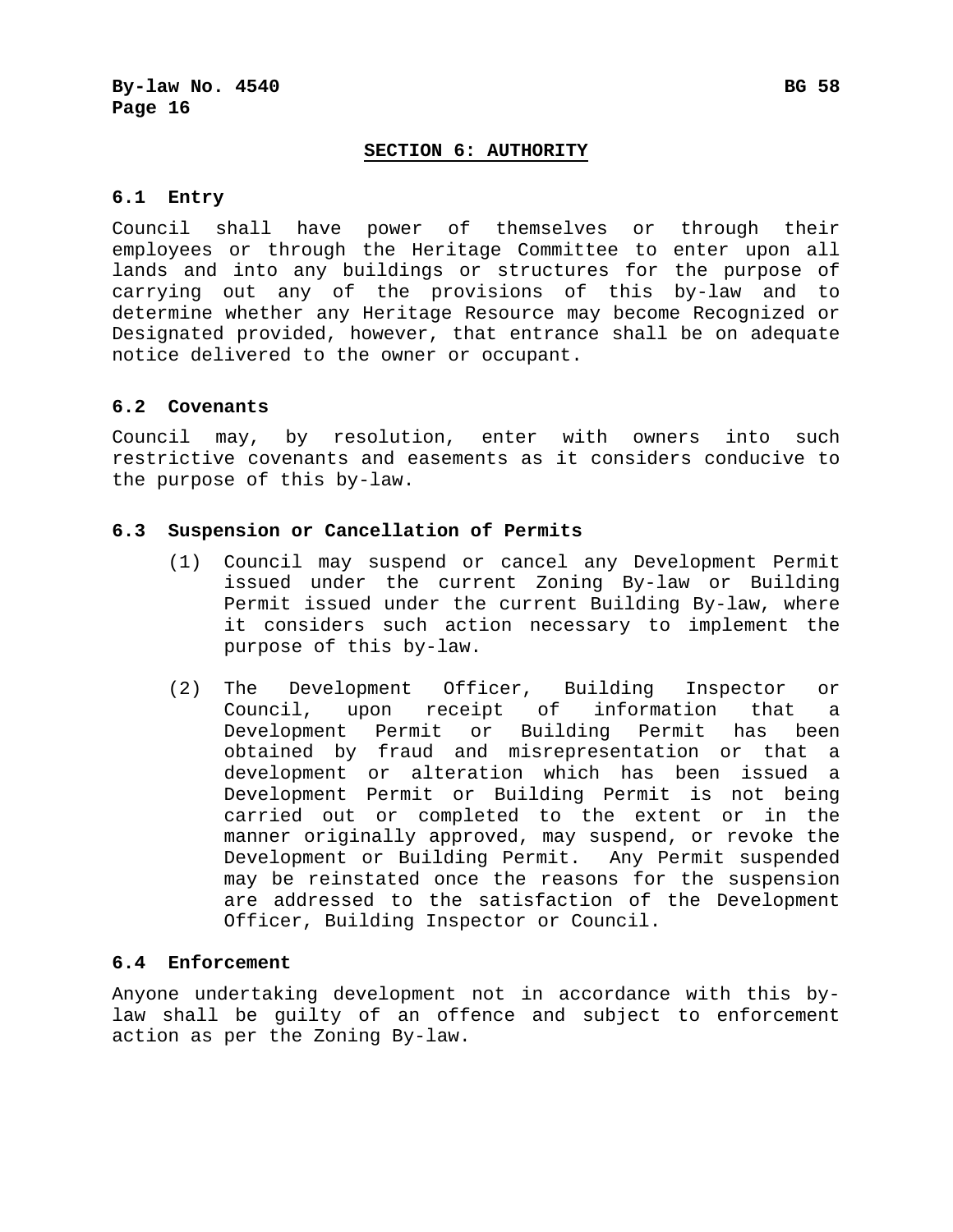#### $6.5$ Effect on Existing Projects and Proposals

Nothing in this by-law shall be used to reverse or otherwise affect any actual and valid development or alteration work which was commenced prior to the coming into force of a Heritage Resource Designation on that property.

#### SECTION 7: COMMENCEMENT AND TRANSITION

#### 7.1 Effective Date

That this by-law shall come into effect upon receiving Third Reading and otherwise meets the requirements of Section 75 of the Cities, Towns and Villages Act.

#### $7.2$ Repeal

Heritage By-law No. 3445, as amended, is hereby repealed.

#### 7.3 Severability

Each provision of this by-law is independent of all other provisions. If a Court of competent jurisdiction declares any provision invalid for any reason, all other provisions of this by-law shall remain valid and enforceable, and the by-law shall be interpreted as such.

|       |  |  |  | READ a First time this $H$ day of SCPTEMBER |  |
|-------|--|--|--|---------------------------------------------|--|
| 2009. |  |  |  |                                             |  |

ADMINISTRATOR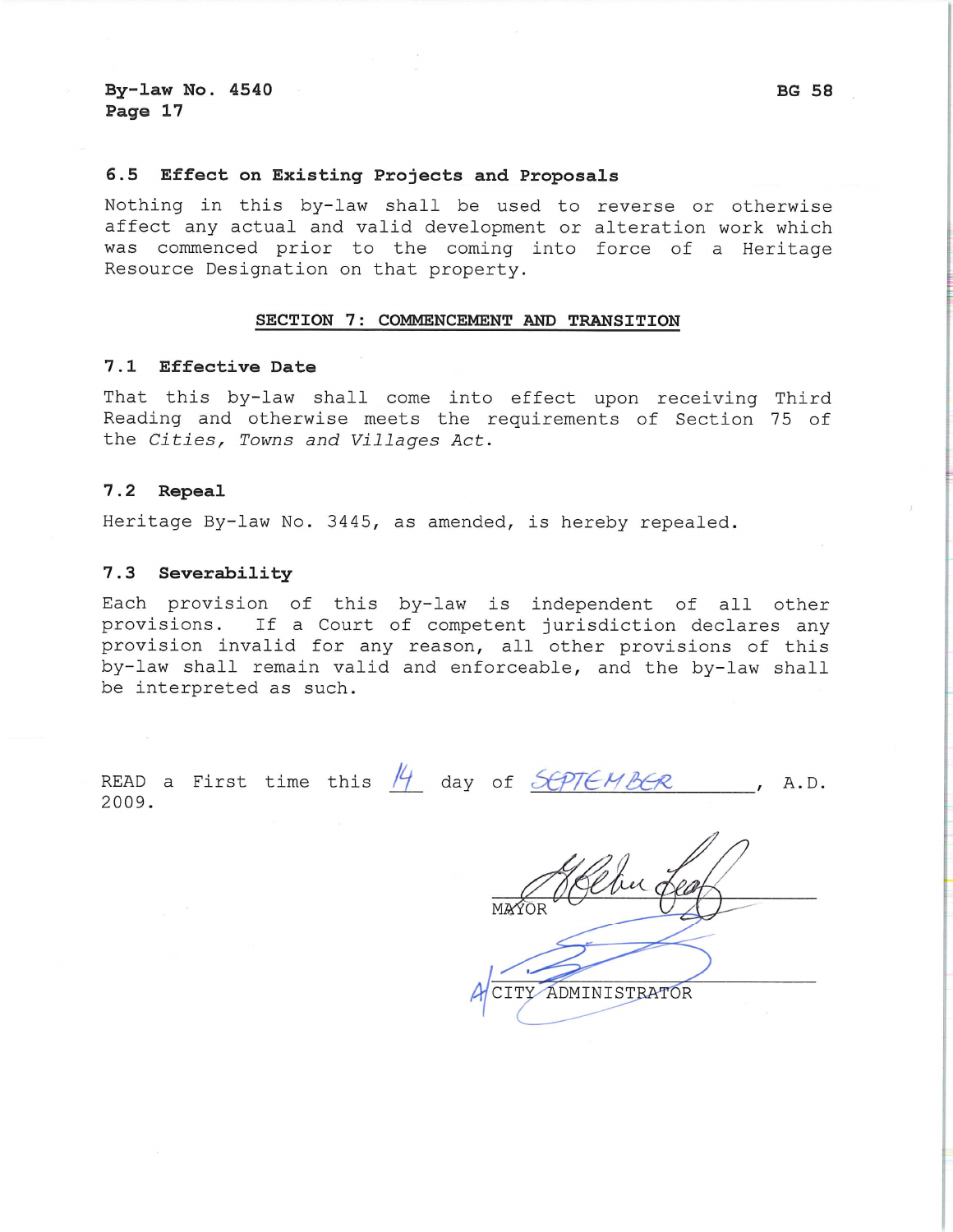By-law No. 4540 Page 18

| 2009. |  |  |  |  |  |  |  | READ a Second time this $\frac{14}{4}$ day of $S$ CPTEMBCR, A.D. |  |
|-------|--|--|--|--|--|--|--|------------------------------------------------------------------|--|
|-------|--|--|--|--|--|--|--|------------------------------------------------------------------|--|

Blan fea MAYOR CITY ADMINISTRATOR

|  |                       |  | READ a Third time and finally passed this $\mathcal{U}$ day of |  |  |  |
|--|-----------------------|--|----------------------------------------------------------------|--|--|--|
|  | $OCDBCA$ , A.D. 2009. |  |                                                                |  |  |  |

| MAYOR              |
|--------------------|
|                    |
| CITY ADMINISTRATOR |

I hereby certify that this by-law has been made in accordance with the requirements of the Cities, Towns and Villages Act and the by-laws of the Municipal Corporation of the City of Yellowknife.  $\sim$ 

CITY ADMINISTRATOR

Docs #165113-v5

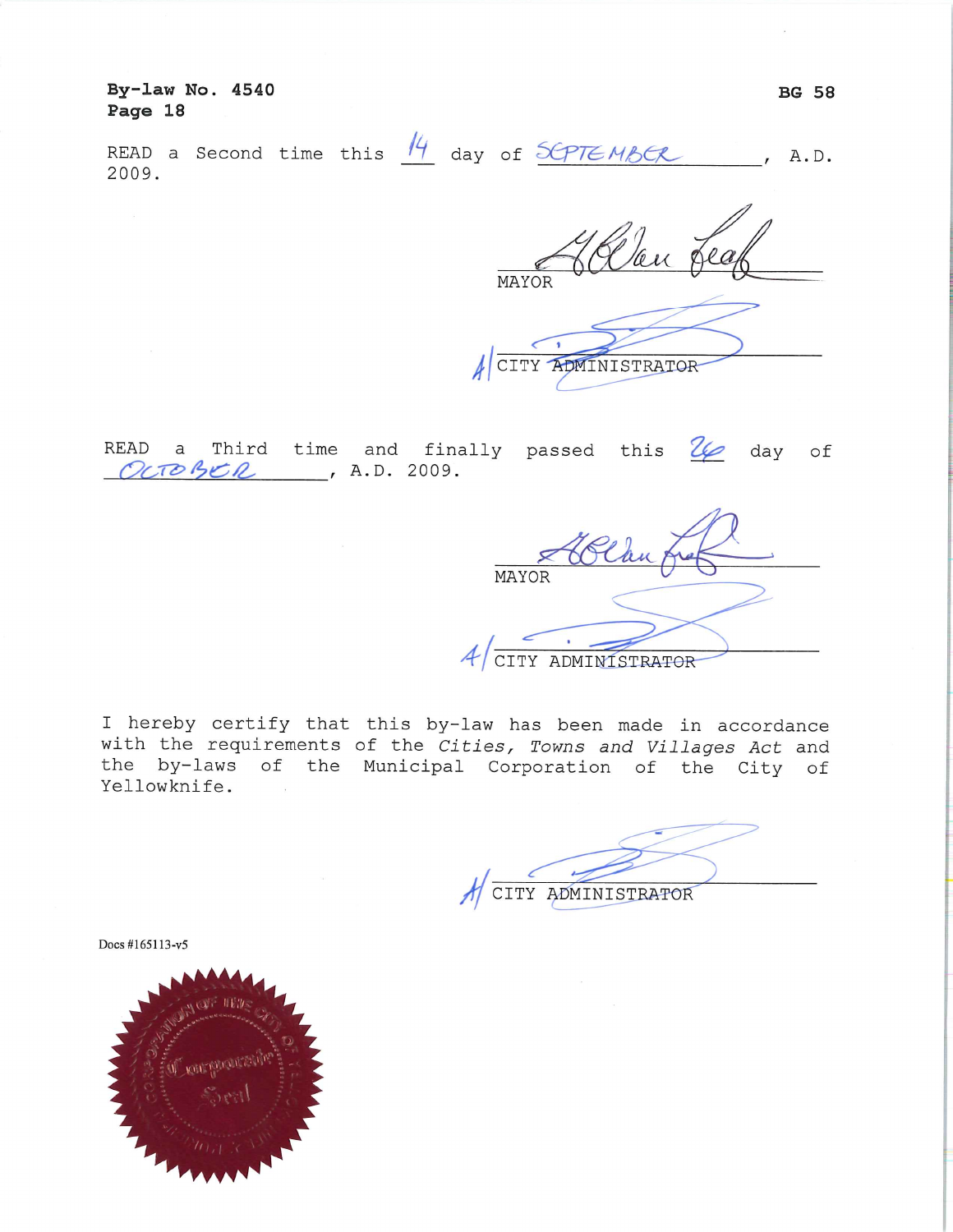#### **Application for Heritage Recognition or Designation Criteria Scoring Worksheet Schedule A to Heritage By-law No. 4540**



Planning and Development Department, City of Yellowknife

#### **1. Scoring**

For the checklist provided in 'Form H – Application for Heritage Recognition or Designation', use the responses and any additional information provided to rate each criterion. A score of '1' shall indicate poor performance in relation to the criterion, whereas a score of '5' shall indicate excellent performance. For those responses that were marked as 'n/a', a score of '0' shall be given.

The total possible points for each criteria category shall be calculated as:

Total possible points = (Number of total criteria – number of criteria answered 'n/a')  $X$  5

| <b>Architectural History</b> | Score (out of 5)                                                                                                                                                                                                                          |      |  |  |  |
|------------------------------|-------------------------------------------------------------------------------------------------------------------------------------------------------------------------------------------------------------------------------------------|------|--|--|--|
| 1.1                          | Is a notable example of a Canadian builder or architect's work                                                                                                                                                                            |      |  |  |  |
| 1.2                          | Has the potential for illustrating Yellowknife's heritage to a degree such that it will be<br>possible for the visitor to gain from the Heritage Resource an understanding of the<br>architecture or history with which it is associated. |      |  |  |  |
| 1.3                          | Is significant because of the original materials and workmanship remaining.                                                                                                                                                               |      |  |  |  |
| 1.4                          | Is a rare, unique, representative or early example of a style, type, expression,<br>material or construction method.                                                                                                                      |      |  |  |  |
| 1.5                          | It displays a high degree of craftsmanship or artistic merit.                                                                                                                                                                             |      |  |  |  |
| 1.6                          | It demonstrates a high degree of technical or scientific achievement.                                                                                                                                                                     |      |  |  |  |
| 1.7                          | It embodies characteristics of an architectural type valuable for the study of a style<br>or a method of construction of its period, Yellowknife, or the NWT.                                                                             |      |  |  |  |
|                              | <b>Total 'Architectural History' Score</b>                                                                                                                                                                                                |      |  |  |  |
|                              | <b>Total Possible Points for 'Architectural History'</b>                                                                                                                                                                                  |      |  |  |  |
|                              | <b>FINAL SCORE FOR ARCHITECTURAL HISTORY</b> = $(A / B)$ X 100                                                                                                                                                                            | $\%$ |  |  |  |

| <b>Context</b> |                                                                                                                                                                                                           | Score (out of 5) |  |  |  |
|----------------|-----------------------------------------------------------------------------------------------------------------------------------------------------------------------------------------------------------|------------------|--|--|--|
| 2.1            | Has a notable and historical relationship between the Heritage Resource's site and<br>the street, waterfront, view or other geographic features which were a part of the<br>resource's original function. |                  |  |  |  |
| 2.2            | Is important in defining, maintaining or supporting the character of an area.                                                                                                                             |                  |  |  |  |
| 2.3            | Is physically, functionally, visually or historically linked to its surroundings.                                                                                                                         |                  |  |  |  |
| 2.4            | Its continuity and compatibility with adjacent and surrounding buildings and the<br>resource's visual contribution to a group of similar resources is historically<br>important.                          |                  |  |  |  |
| 2.5            | Has a visual or symbolic importance as a local landmark.                                                                                                                                                  |                  |  |  |  |
|                | <b>Total 'Context' Score</b>                                                                                                                                                                              |                  |  |  |  |
|                | (B)                                                                                                                                                                                                       |                  |  |  |  |
|                | <b>FINAL SCORE FOR CONTEXT</b> = $(A / B)$ X 100                                                                                                                                                          | $\%$             |  |  |  |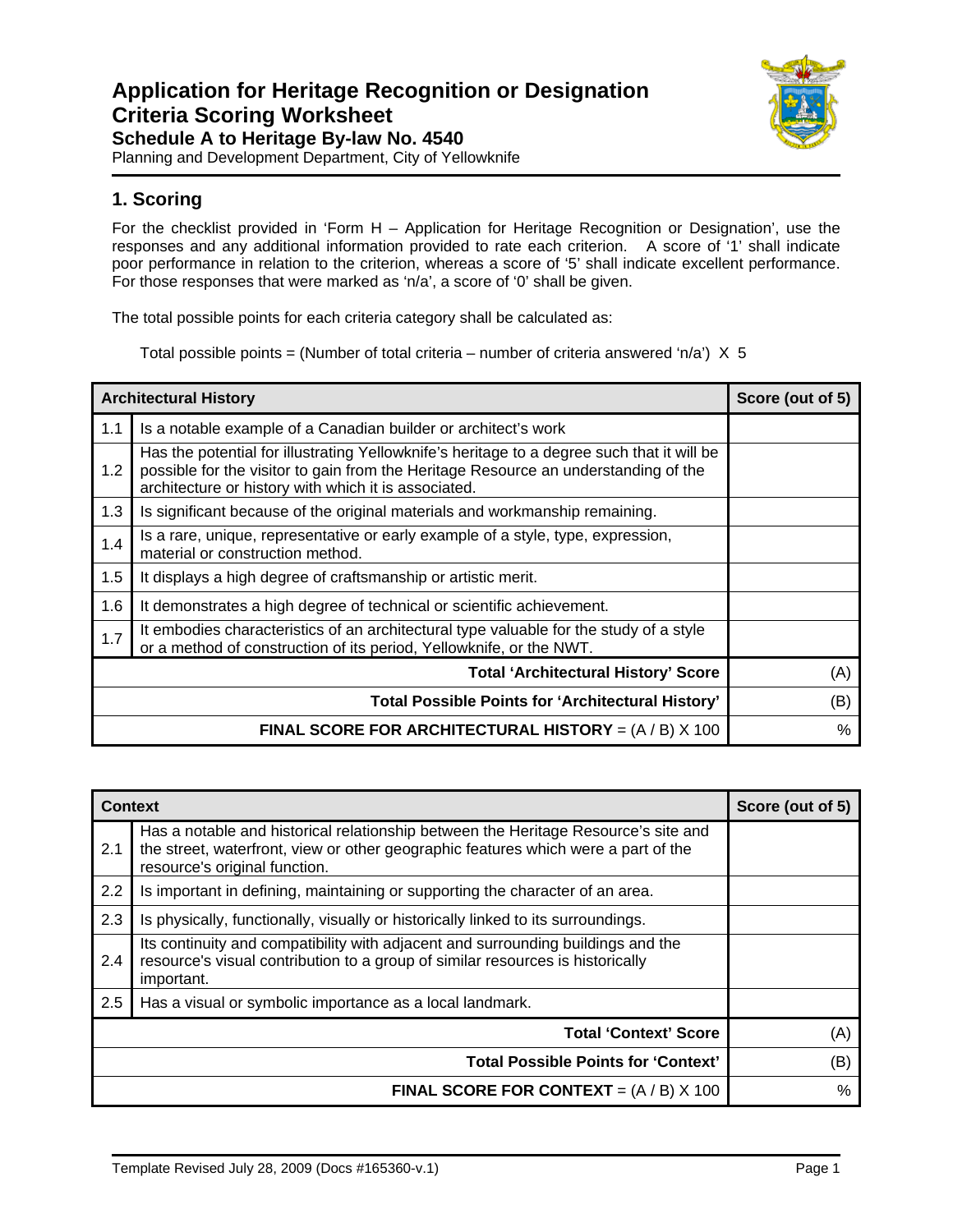## **Application for Heritage Recognition or Designation Criteria Scoring Worksheet Schedule A to Heritage By-law No. 4540**



Planning and Development Department, City of Yellowknife

|     | <b>Cultural History</b>                                                                                                                                                                                     | Score (out of 5) |  |  |  |
|-----|-------------------------------------------------------------------------------------------------------------------------------------------------------------------------------------------------------------|------------------|--|--|--|
| 3.1 | Has an association with a person, group, or institution with historical significance to<br>Yellowknife which may include a well-known pioneer, an organization or business,<br>or distinct group of people. |                  |  |  |  |
| 3.2 | Has an association with an event or activity of historical significance to Yellowknife<br>which may be a unique event or a recurring event.                                                                 |                  |  |  |  |
| 3.3 | Has a direct association with a theme, event, belief, person, activity, organization or<br>institution that is significant to Yellowknife.                                                                  |                  |  |  |  |
| 3.4 | Yields, or has the potential to yield, information that contributes to an understanding<br>of Yellowknife or local Aboriginal groups.                                                                       |                  |  |  |  |
| 3.5 | Demonstrates or reflects the work or ideas of an architect, artist, builder, designer or<br>theorist who is significant to Yellowknife.                                                                     |                  |  |  |  |
| 3.6 | Is associated with broad patterns of local area or civic history including ecological,<br>social, political, economic or geographic change.                                                                 |                  |  |  |  |
|     | <b>Total 'Cultural History' Score</b>                                                                                                                                                                       |                  |  |  |  |
|     | <b>Total Possible Points for 'Cultural History'</b>                                                                                                                                                         |                  |  |  |  |
|     | <b>FINAL SCORE FOR CULTURAL HISTORY</b> = $(A / B)$ X 100                                                                                                                                                   | $\%$             |  |  |  |

| <b>Usability and Utilization</b> | Score (out of 5)                                                                                               |      |  |  |  |
|----------------------------------|----------------------------------------------------------------------------------------------------------------|------|--|--|--|
| 4.1                              | Meets current building and fire codes.                                                                         |      |  |  |  |
| 4.2                              | Meets the current Zoning By-law requirements.                                                                  |      |  |  |  |
| 4.3                              | Has the potential, with modifications, to meet the requirements of the current Zoning<br>and Building By-laws. |      |  |  |  |
| 4.4                              |                                                                                                                |      |  |  |  |
| 4.5                              | Has an end use which is economically viable.                                                                   |      |  |  |  |
|                                  | <b>Total 'Usability and Utilization' Score</b>                                                                 |      |  |  |  |
|                                  | (B)                                                                                                            |      |  |  |  |
|                                  | <b>FINAL SCORE FOR UTILITY AND UTILIZATION</b> = $(A / B)$ X 100                                               | $\%$ |  |  |  |

| <b>Discussion of Integrity</b> | Score (out of 5)                                                 |      |  |
|--------------------------------|------------------------------------------------------------------|------|--|
| 5.1                            | Extent and impact of changes and alterations that have occurred. |      |  |
| 5.2                            | Structural integrity.                                            |      |  |
| 5.3                            | Location in relation to original site.                           |      |  |
|                                | (A)                                                              |      |  |
|                                | (B)                                                              |      |  |
|                                | <b>FINAL SCORE FOR INTEGRITY</b> = $(A / B)$ X 100               | $\%$ |  |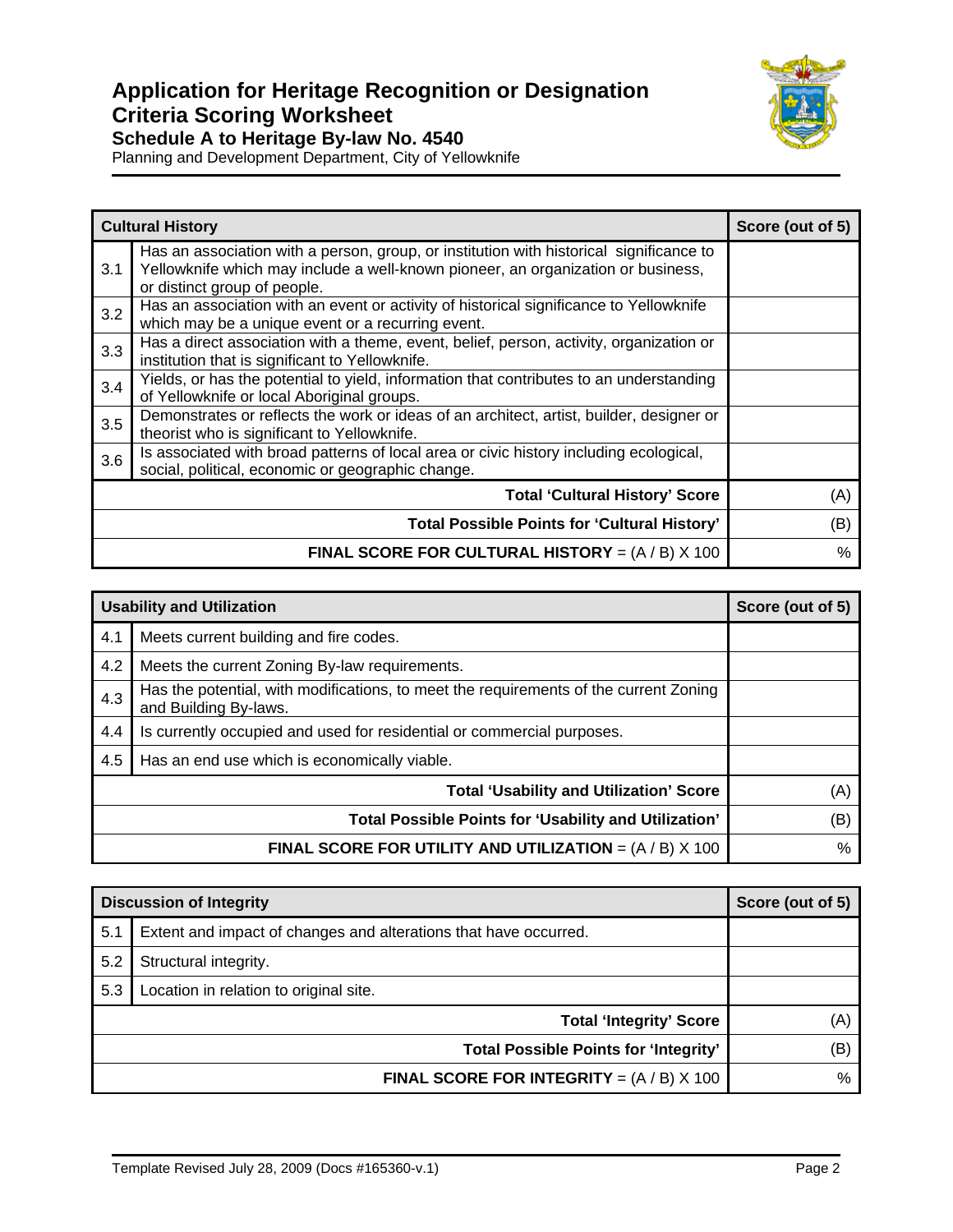

Planning and Development Department, City of Yellowknife

### **2. Weighting**

Each category of criteria is weighted as follows:

| <b>Criteria Category</b>         | <b>Weighting for</b><br><b>Structures</b> | <b>Weighting for</b><br><b>Non-Structures</b> |
|----------------------------------|-------------------------------------------|-----------------------------------------------|
| Architectural History            | 15%                                       | n/a                                           |
| Context                          | 30%                                       | 50%                                           |
| <b>Cultural History</b>          | 30%                                       | 50%                                           |
| <b>Usability and Utilization</b> | 10%                                       | n/a                                           |
| Integrity                        | 15%                                       | n/a                                           |

### **3. Final Rating**

The final rating of the Heritage Resource is calculated and rated as follows:

| <b>FINAL SCORE FOR STRUCTURES</b>                                                                                                                                                                                                          | <b>FINAL SCORE FOR NON-STRUCTURES</b>                                             |
|--------------------------------------------------------------------------------------------------------------------------------------------------------------------------------------------------------------------------------------------|-----------------------------------------------------------------------------------|
| (Final score for 'Architectural History' X 0.15)<br>+ (Final score for 'Context' X 0.30)<br>(Final score for 'Cultural History' X 0.30)<br>+ (Final score for 'Usability and Utilization X 0.10)<br>+ (Final score for 'Integrity' X 0.15) | (Final score for 'Context' X 0.50)<br>(Final score for 'Cultural History' X 0.50) |
| $=$ Final Score for Heritage Resource (%)                                                                                                                                                                                                  | $=$ Final Score for Heritage Resource (%)                                         |

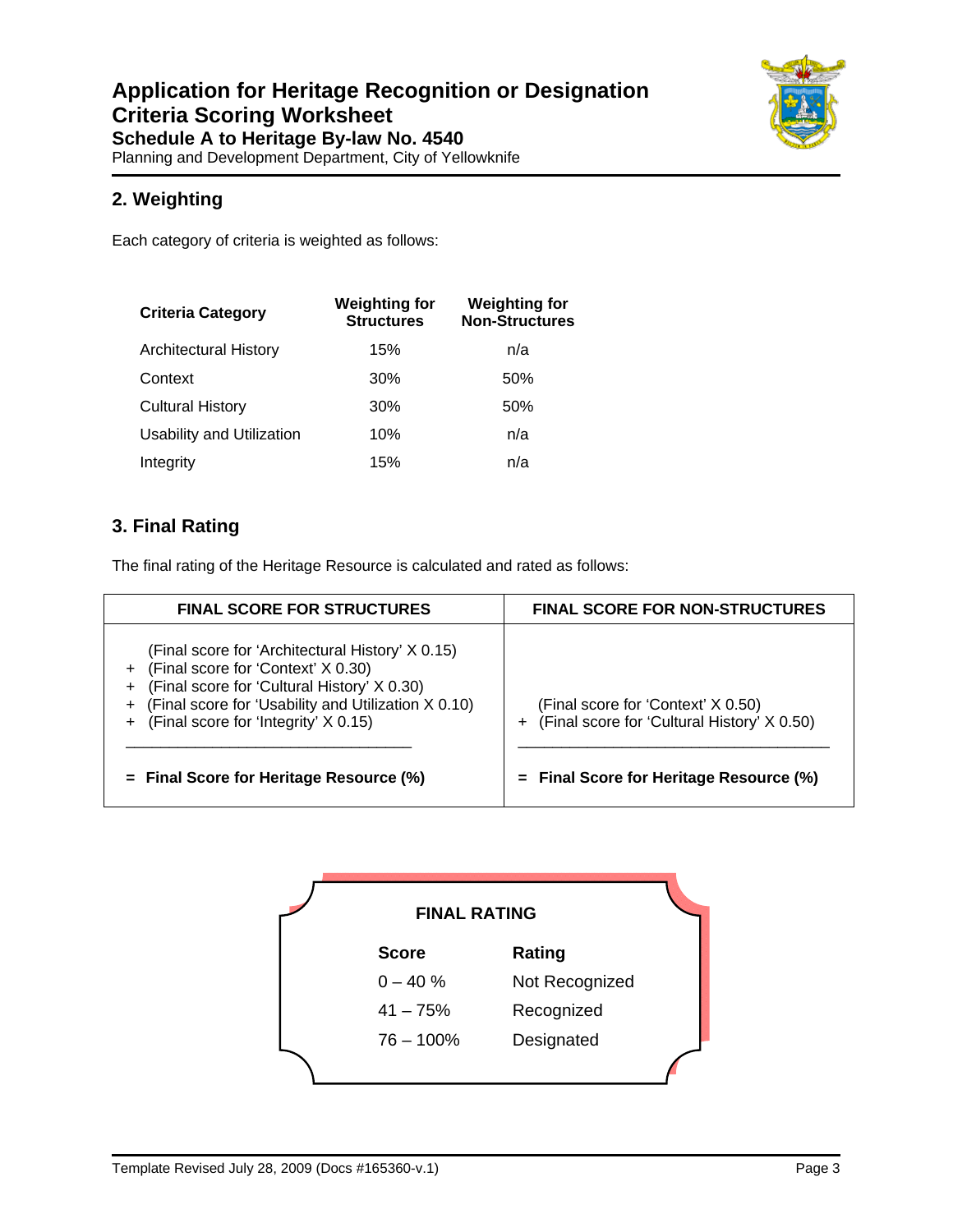

I/We hereby make application for: (choose one only)

□ HERITAGE RECOGNITION □ HERITAGE DESIGNATION

under the provisions of Heritage By-law No. 4540 in accordance with the plans and supporting information submitted herewith and which form a part of this application.

| Property to be Recognized or Designated/Property Owner Information |       |  |        |                  |       |  |
|--------------------------------------------------------------------|-------|--|--------|------------------|-------|--|
| <b>Property Owner Name</b>                                         |       |  |        |                  |       |  |
| <b>Property Owner</b><br>Telephone(s)                              | Home: |  |        | Work or<br>Cell: |       |  |
| Property Owner Email                                               |       |  |        |                  |       |  |
| Legal Description of<br>Property                                   | Lot:  |  | Block: |                  | Plan: |  |
| Civic Address of<br>Property                                       |       |  |        |                  |       |  |
| Mailing Address of<br>Property Owner                               |       |  |        |                  |       |  |
| <b>Property Owner</b><br><b>Signature</b>                          |       |  |        | <b>Date</b>      |       |  |
| Applicant Information (if different from owner)                    |       |  |        |                  |       |  |
| <b>Applicant Name</b>                                              |       |  |        |                  |       |  |
| Applicant Telephone(s)                                             | Home: |  |        | Work or<br>Cell: |       |  |
| <b>Applicant Email</b>                                             |       |  |        |                  |       |  |
| Civic Address of<br>Applicant                                      |       |  |        |                  |       |  |
| Mailing Address of<br>Applicant                                    |       |  |        |                  |       |  |
| <b>Applicant Signature</b>                                         |       |  |        | <b>Date</b>      |       |  |

| <b>FOR OFFICE USE ONLY:</b> |  |
|-----------------------------|--|
|                             |  |
| Permit#:                    |  |
|                             |  |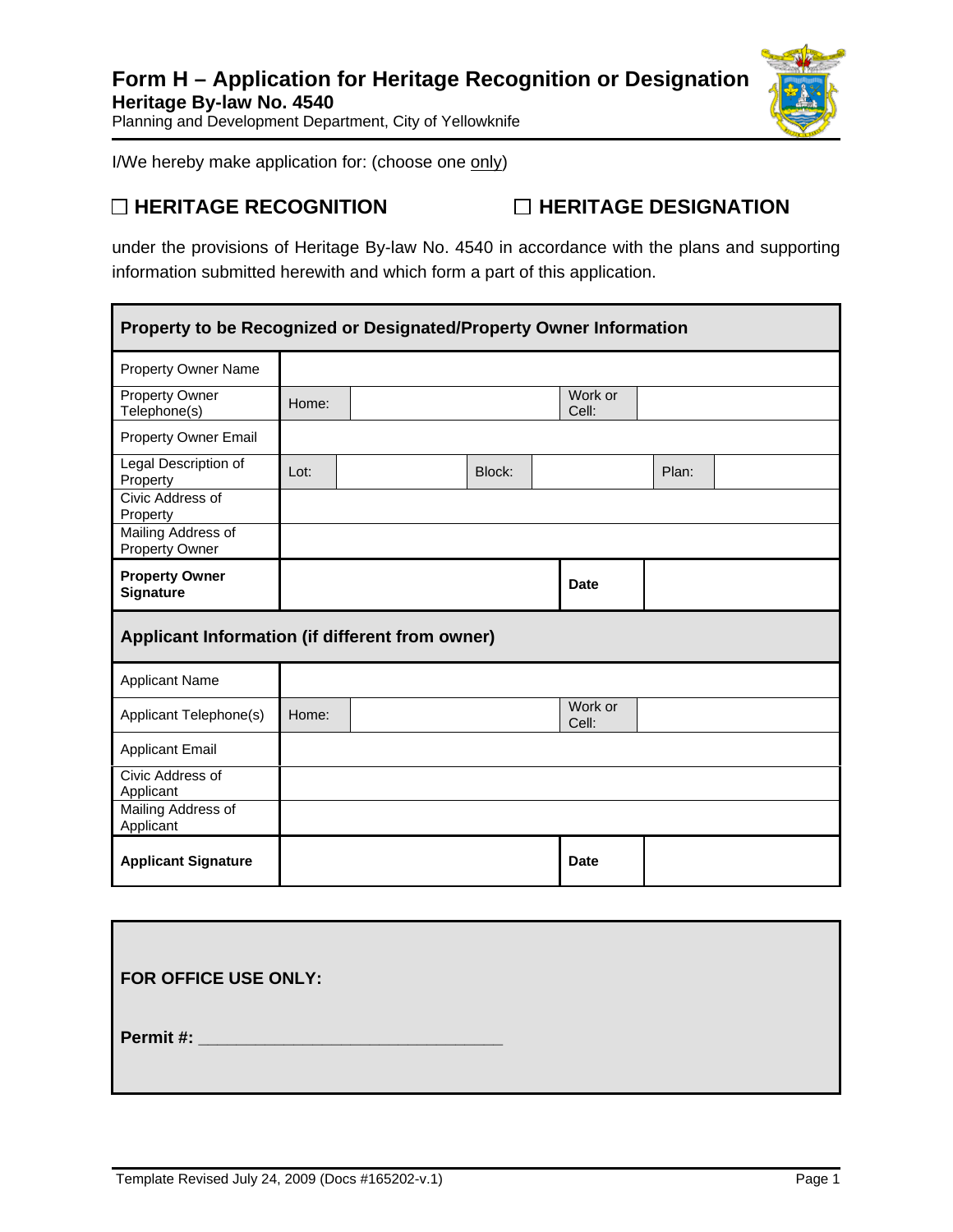## **Form H – Application for Heritage Recognition or Designation Heritage By-law No. 4540**



Planning and Development Department, City of Yellowknife

#### **1. Checklist**

The following checklist outlines the information required in the application package. For each criterion, check 'Yes' or 'No'. For those Heritage Resources which are not buildings or structures, 'n/a' (not applicable) may be checked for the 'Architectural History' and 'Usability and Utilization' criteria.

| <b>Criteria</b>                                  |                                                                                                                                                                                                                                           | <b>Yes</b><br>☑ | <b>No</b><br>図 | n/a |  |  |
|--------------------------------------------------|-------------------------------------------------------------------------------------------------------------------------------------------------------------------------------------------------------------------------------------------|-----------------|----------------|-----|--|--|
| Architectural History: The building or structure |                                                                                                                                                                                                                                           |                 |                |     |  |  |
| 1.1                                              | Is a notable example of a Canadian builder or architect's work                                                                                                                                                                            |                 |                |     |  |  |
| 1.2                                              | Has the potential for illustrating Yellowknife's heritage to a degree such<br>that it will be possible for the visitor to gain from the Heritage Resource an<br>understanding of the architecture or history with which it is associated. |                 |                |     |  |  |
| 1.3                                              | Is significant because of the original materials and workmanship<br>remaining.                                                                                                                                                            |                 |                |     |  |  |
| 1.4                                              | Is a rare, unique, representative or early example of a style, type,<br>expression, material or construction method.                                                                                                                      |                 |                |     |  |  |
| 1.5                                              | It displays a high degree of craftsmanship or artistic merit.                                                                                                                                                                             |                 |                |     |  |  |
| 1.6                                              | It demonstrates a high degree of technical or scientific achievement.                                                                                                                                                                     |                 |                |     |  |  |
| 1.7                                              | It embodies characteristics of an architectural type valuable for the study<br>of a style or a method of construction of its period, Yellowknife, or the<br>NWT.                                                                          |                 |                |     |  |  |
|                                                  | <b>Context: The Heritage Resource</b>                                                                                                                                                                                                     |                 |                |     |  |  |
| 2.1                                              | Has a notable and historical relationship between the Heritage Resource's<br>site and the street, waterfront, view or other geographic features which<br>were a part of the resource's original function.                                 |                 |                |     |  |  |
| 2.2                                              | Is important in defining, maintaining or supporting the character of an<br>area.                                                                                                                                                          |                 |                |     |  |  |
| 2.3                                              | Is physically, functionally, visually or historically linked to its surroundings.                                                                                                                                                         |                 |                |     |  |  |
| 2.4                                              | Its continuity and compatibility with adjacent and surrounding buildings<br>and the resource's visual contribution to a group of similar resources is<br>historically important.                                                          |                 |                |     |  |  |
| 2.5                                              | Has a visual or symbolic importance as a local landmark.                                                                                                                                                                                  |                 |                |     |  |  |
|                                                  | <b>Cultural History: The Heritage Resource</b>                                                                                                                                                                                            |                 |                |     |  |  |
| 3.1                                              | Has an association with a person, group, or institution with historical<br>significance to Yellowknife which may include a well-known pioneer, an<br>organization or business, or distinct group of people.                               |                 |                |     |  |  |
| 3.2                                              | Has an association with an event or activity of historical significance to<br>Yellowknife which may be a unique event or a recurring event.                                                                                               |                 |                |     |  |  |
| 3.3                                              | Has a direct association with a theme, event, belief, person, activity,<br>organization or institution that is significant to Yellowknife.                                                                                                |                 |                |     |  |  |
| 3.4                                              | Yields, or has the potential to yield, information that contributes to an<br>understanding of Yellowknife or local Aboriginal groups.                                                                                                     |                 |                |     |  |  |
| 3.5                                              | Demonstrates or reflects the work or ideas of an architect, artist, builder,<br>designer or theorist who is significant to Yellowknife.                                                                                                   |                 |                |     |  |  |
| 3.6                                              | Is associated with broad patterns of local area or civic history including<br>ecological, social, political, economic or geographic change.                                                                                               |                 |                |     |  |  |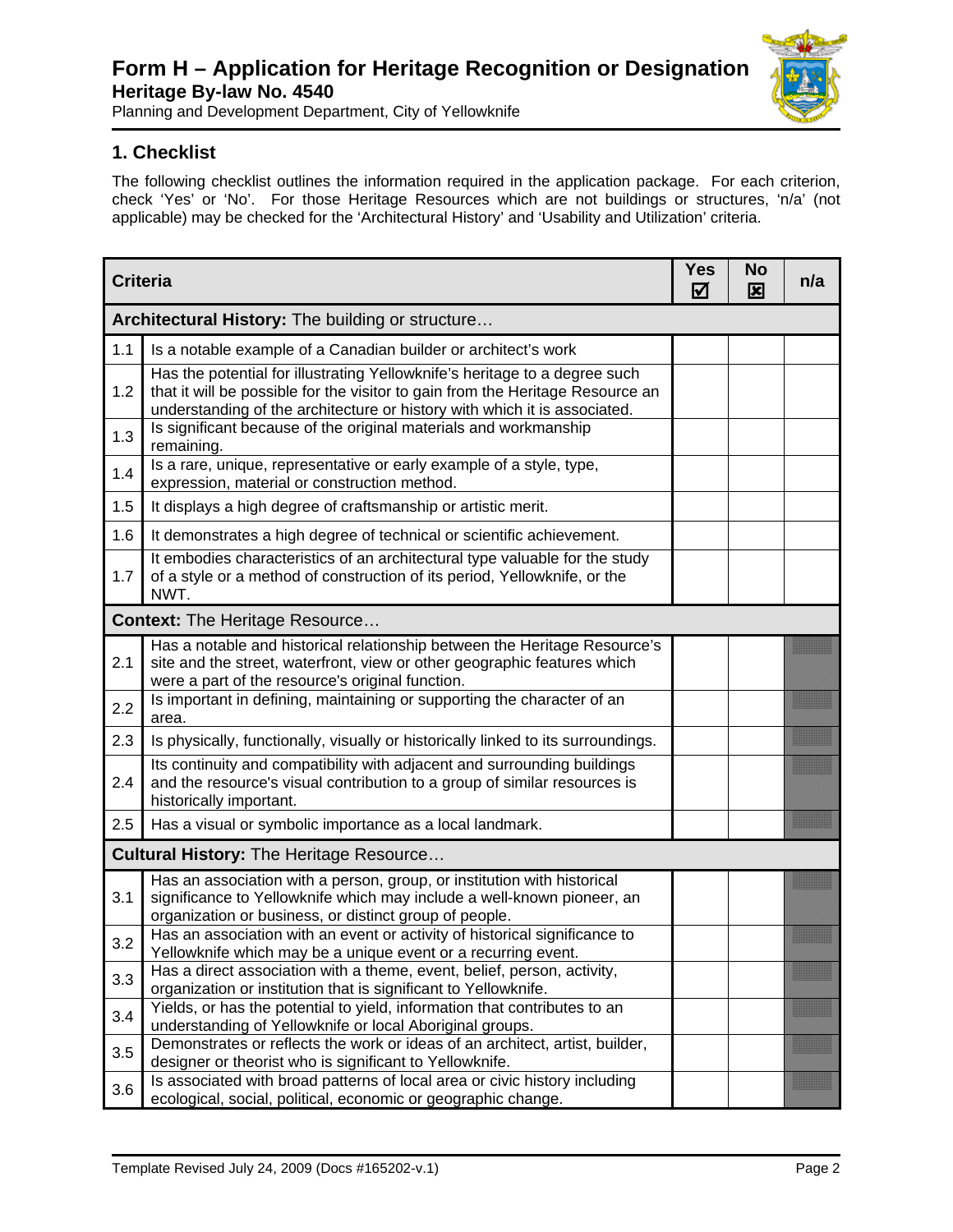### **Form H – Application for Heritage Recognition or Designation Heritage By-law No. 4540**



Planning and Development Department, City of Yellowknife

| <b>Criteria</b> |                                                                                                                | <b>Yes</b><br>W | <b>No</b><br>$\mathbf{x}$ | n/a |  |
|-----------------|----------------------------------------------------------------------------------------------------------------|-----------------|---------------------------|-----|--|
|                 | Usability and Utilization: The building or structure                                                           |                 |                           |     |  |
| 4.1             | Meets current building and fire codes.                                                                         |                 |                           |     |  |
| 4.2             | Meets the current Zoning By-law requirements.                                                                  |                 |                           |     |  |
| 4.3             | Has the potential, with modifications, to meet the requirements of the<br>current Zoning and Building By-laws. |                 |                           |     |  |
| 4.4             | Is currently vacant.                                                                                           |                 |                           |     |  |
| 4.5             | Is currently occupied and used for residential or commercial purposes.                                         |                 |                           |     |  |
| 4.6             | Has an end use which is economically viable.                                                                   |                 |                           |     |  |

#### **2. Discussion**

For the proposed recognition or designation of a Heritage Resource which is a building or structure, please attach a letter describing the integrity of the Heritage Resource in the following context:

- **The extent and the impact of the changes and alterations that have occurred to the Heritage Resource over time including, but not limited to, style, design and construction.**
- **The structural integrity of the Heritage Resource, including the interior and exterior, and the site.**
- **The location of the Heritage Resource in relation to its original site.**

#### **3. Site Plan**

Each application must include a site plan which helps to describe the physical location and neighbourhood of the Heritage Resource. The site plan must include the following:

- \* Setbacks for all existing and proposed buildings to property lines
- Location and dimensions of **existing** structures or uses
- \* Detailed landscaping plan showing existing and proposed landscaping and plant specifications
- Elevation drawings of all proposed structures showing exterior finishing material and dimensions
- $★$  Detailed floor plans

### **\*\*\* Important \*\*\***

We strongly encourage the submission of supporting information such as old pictures, written stories or history from current or past property owners, stories from Yellowknife residents or any other information that will help describe the historical value of the Heritage Resource.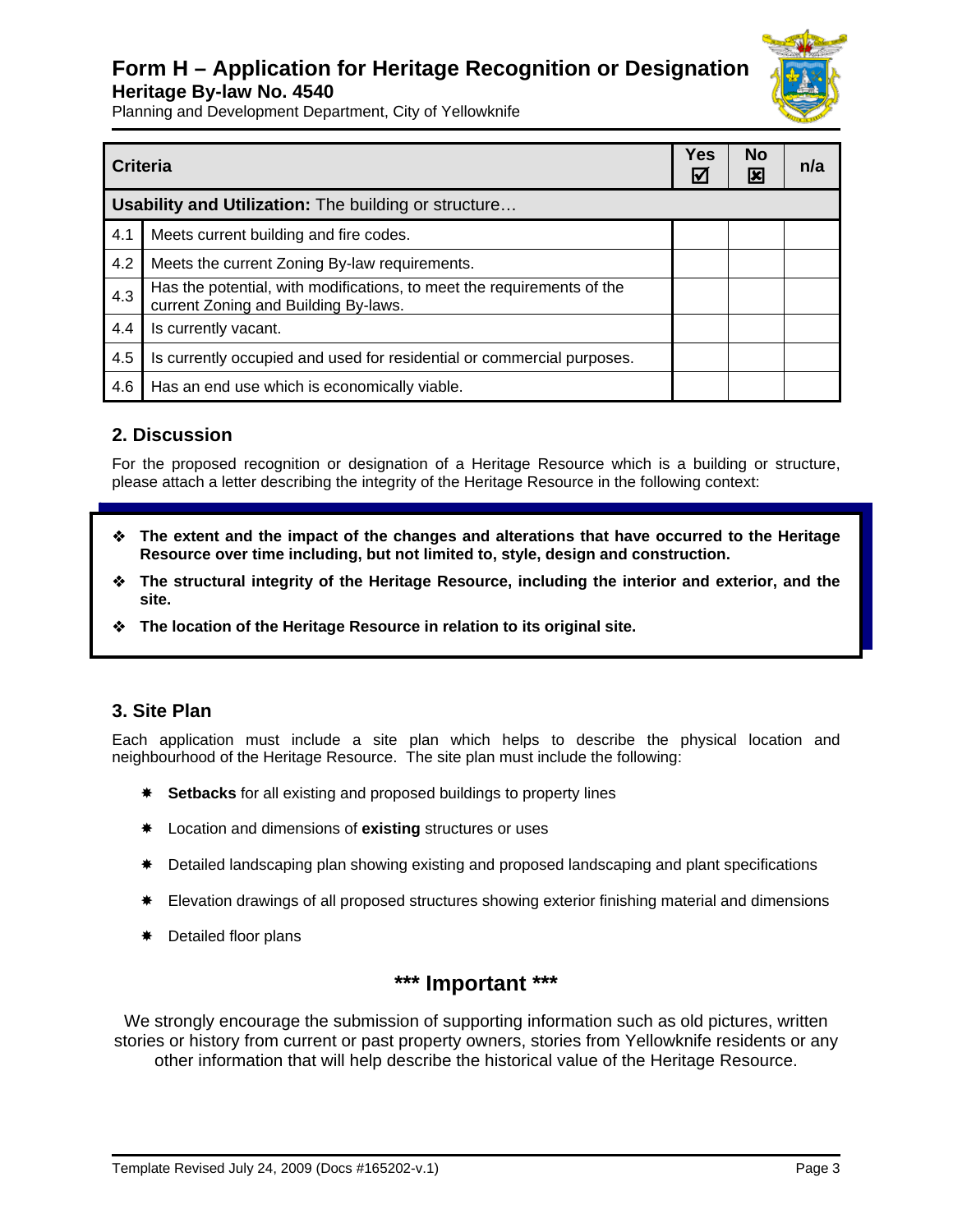

I/We hereby make application for Heritage Restoration under the provisions of Heritage By-law No. 4540 in accordance with the plans and supporting information submitted herewith and which form a part of this application.

| Property to be Restored/Property Owner Information |       |  |        |                  |       |  |
|----------------------------------------------------|-------|--|--------|------------------|-------|--|
| <b>Property Owner Name</b>                         |       |  |        |                  |       |  |
| <b>Property Owner</b><br>Telephone(s)              | Home: |  |        | Work or<br>Cell: |       |  |
| <b>Property Owner Email</b>                        |       |  |        |                  |       |  |
| Legal Description of<br>Property                   | Lot:  |  | Block: |                  | Plan: |  |
| Civic Address of<br>Property                       |       |  |        |                  |       |  |
| Mailing Address of<br>Property Owner               |       |  |        |                  |       |  |
| <b>Property Owner</b><br>Signature                 |       |  |        | <b>Date</b>      |       |  |
| Applicant Information (if different from owner)    |       |  |        |                  |       |  |
| <b>Applicant Name</b>                              |       |  |        |                  |       |  |
| Applicant Telephone(s)                             | Home: |  |        | Work or<br>Cell: |       |  |
| <b>Applicant Email</b>                             |       |  |        |                  |       |  |
| Civic Address of<br>Applicant                      |       |  |        |                  |       |  |
| Mailing Address of<br>Applicant                    |       |  |        |                  |       |  |
| <b>Applicant Signature</b>                         |       |  |        | <b>Date</b>      |       |  |

| FOR OFFICE USE ONLY:              |
|-----------------------------------|
| Permit #: ______________________  |
| Resource Plan submitted? Yes / No |